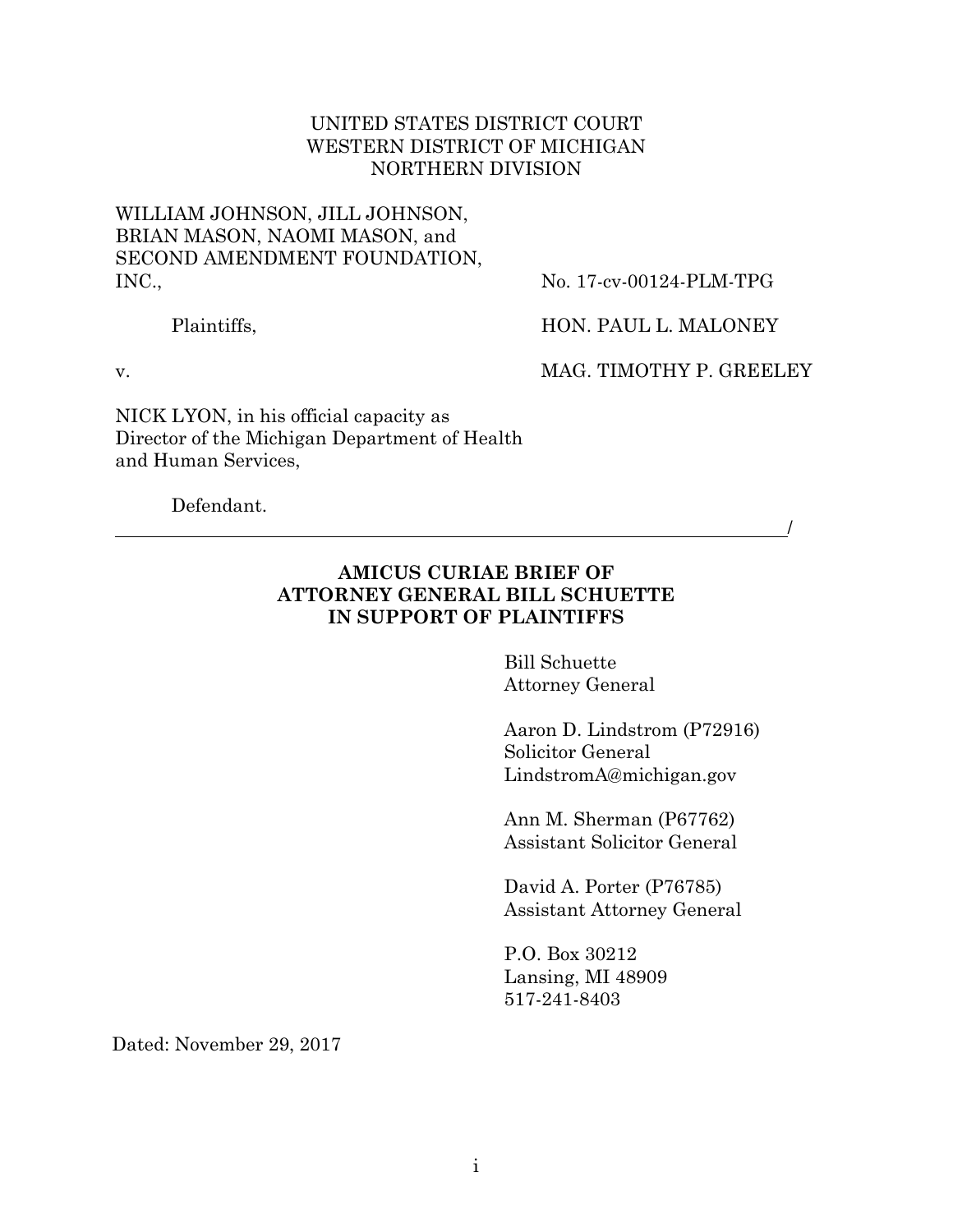## **TABLE OF CONTENTS**

| I.  |                                                               | Properly read, the Department's Rule prohibits foster parents from<br>carrying a firearm in their home and from storing a firearm in a<br>readily accessible manner and is therefore unconstitutional under |  |  |
|-----|---------------------------------------------------------------|-------------------------------------------------------------------------------------------------------------------------------------------------------------------------------------------------------------|--|--|
| II. | Even under the Department's reading, which would allow foster |                                                                                                                                                                                                             |  |  |
|     | A.                                                            | Because it infringes on the core right protected by the Second<br>Amendment, the Rule is unconstitutional under any of the<br>prevailing approaches to analyzing Second Amendment                           |  |  |
|     | <b>B.</b>                                                     | The Rule burdens the people, place, and activity historically                                                                                                                                               |  |  |
|     |                                                               | 1.<br>The Rule burdens the core constituency of the Second                                                                                                                                                  |  |  |
|     |                                                               | 2.<br>The Rule burdens the place where the Second<br>Amendment right "is most acute"—the home 12                                                                                                            |  |  |
|     |                                                               | The Rule prevents foster parents from exercising their<br>3.<br>protected right to have a firearm "operable for the                                                                                         |  |  |
|     | C.                                                            | Under the history-focused approach, the Department's Rule<br>infringes core conduct protected by the Second Amendment and                                                                                   |  |  |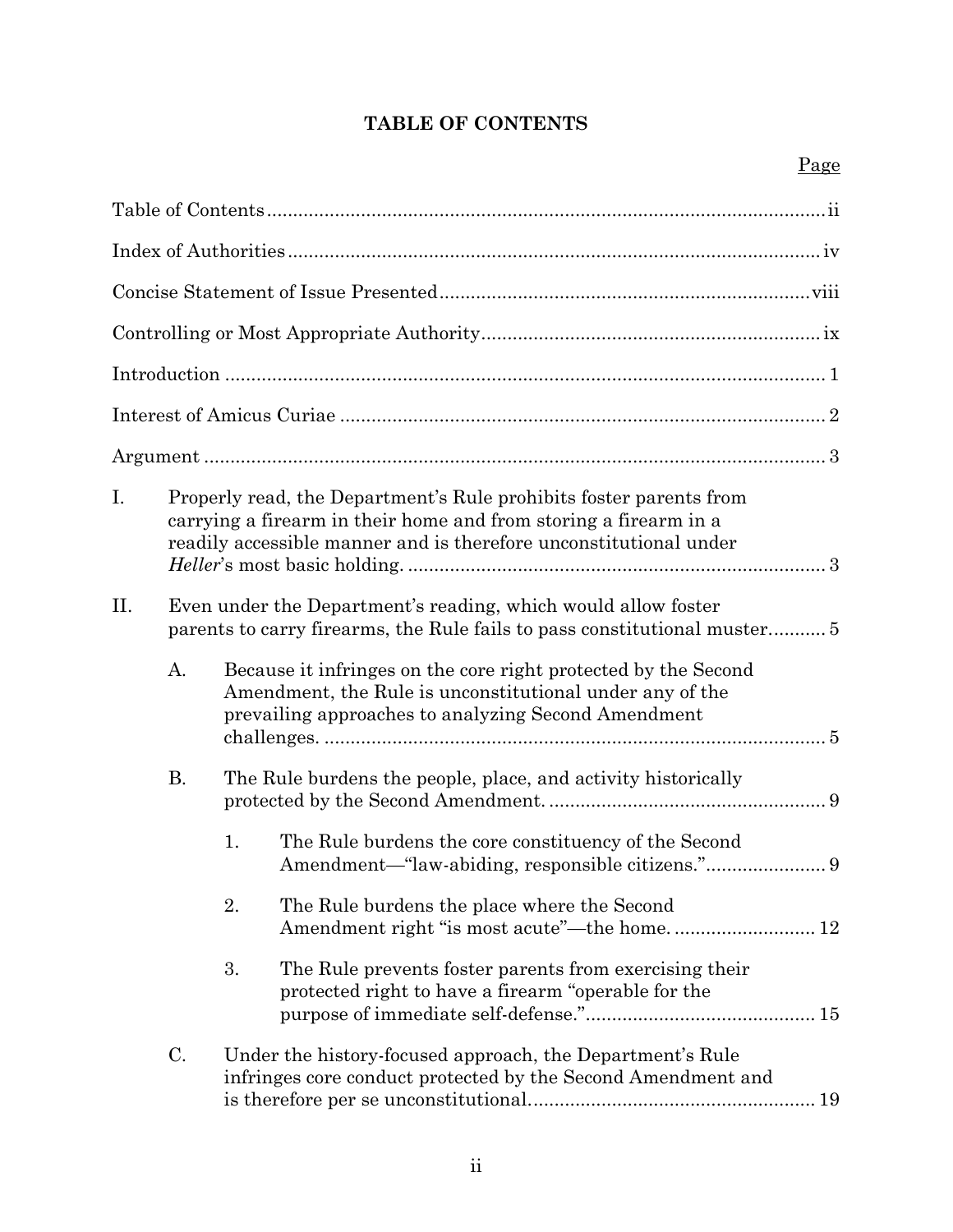| D. |                                                                 | Under the interest-balancing approach of strict scrutiny, the                                                                                                            |    |
|----|-----------------------------------------------------------------|--------------------------------------------------------------------------------------------------------------------------------------------------------------------------|----|
| Е. | The Department's Rule fails even under intermediate scrutiny 22 |                                                                                                                                                                          |    |
|    | 1.                                                              | The Department's undisputed interest in protecting foster<br>children cannot override the constitutional judgment,<br>embodied in the Second Amendment, that responsible |    |
|    | 2.                                                              | The Department's Rule is not sufficiently tailored to its<br>stated objective of protecting foster children from firearm                                                 | 23 |
|    |                                                                 |                                                                                                                                                                          | 28 |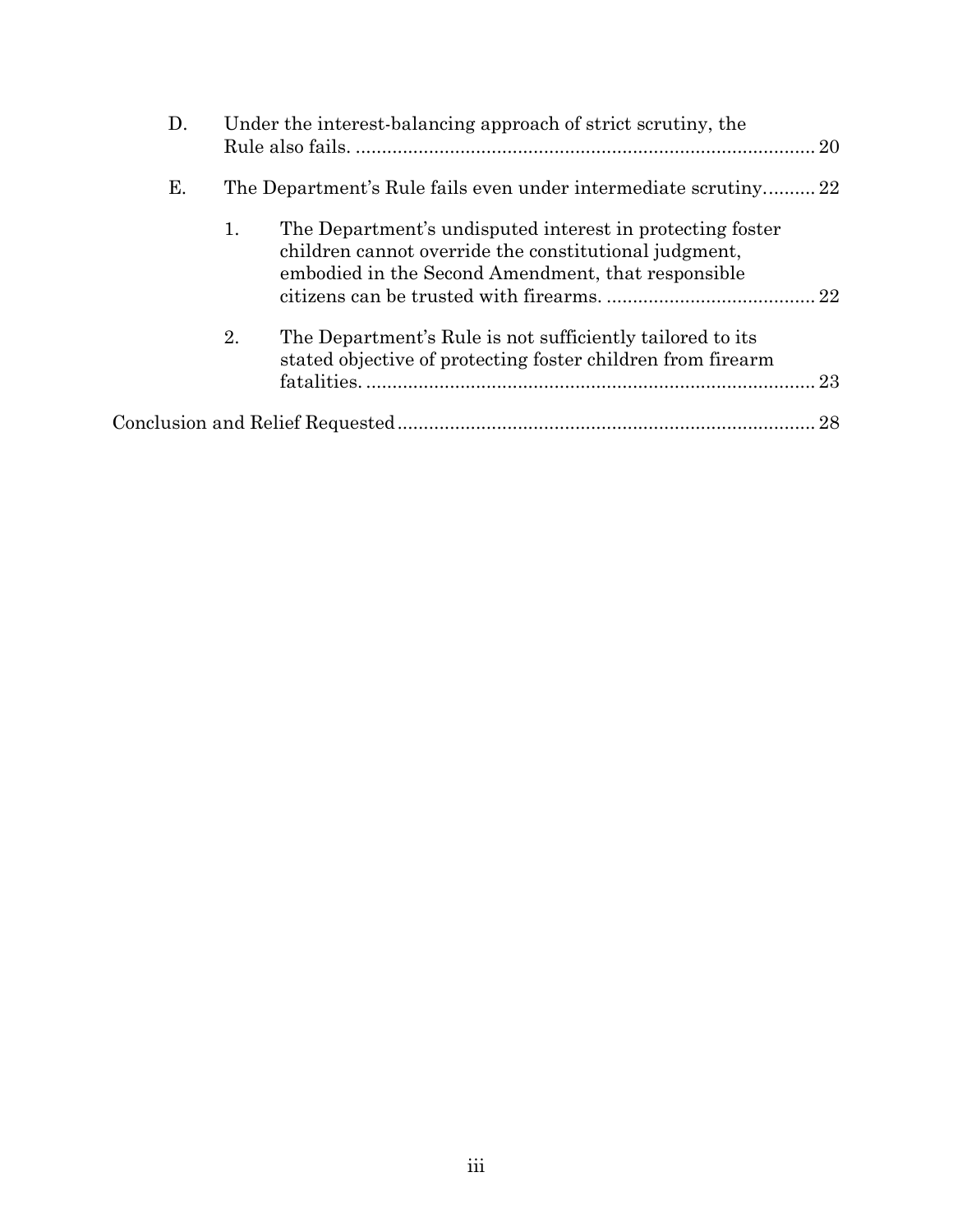## **INDEX OF AUTHORITIES**

## **Cases**

| Bd. of Trs. of State Univ. of N.Y. v. Fox,                                  |
|-----------------------------------------------------------------------------|
| Byker v. Mannes,                                                            |
| Carey v. Brown,                                                             |
| City of Los Angeles v. Alameda Books, Inc.,                                 |
| Detroit Base Coal. for Human Rights of Handicapped v. Dep't of Soc. Servs., |
| District of Columbia v. Heller,                                             |
| Dolan v. City of Tigard,                                                    |
| Fisher v. Univ. of Texas at Austin,                                         |
| Florida Bar v. Went For It, Inc.,                                           |
| Gregory v. Chicago,                                                         |
| <i>Heller v. D.C. (Heller II)</i> ,                                         |
| Hobbie v. Unemployment Appeals Comm'n of Florida,                           |
| Koontz v. St. Johns River Water Mgt. Dist.,                                 |
| Luis v. United States,                                                      |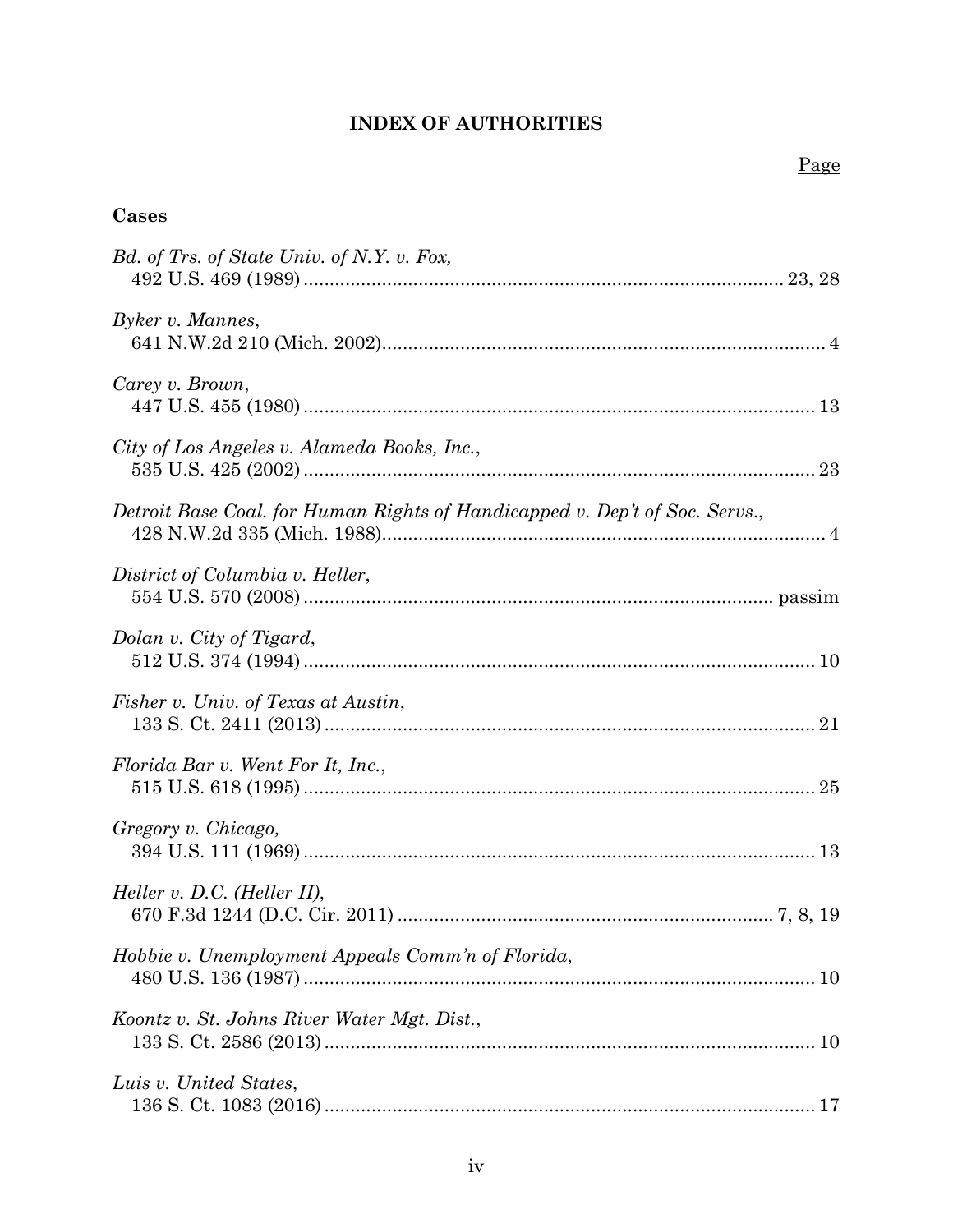| McCutcheon v. Fed. Election Comm'n,                                                             |
|-------------------------------------------------------------------------------------------------|
| McDonald v. City of Chicago, Ill,                                                               |
| McGowan v. Maryland,                                                                            |
| Nat'l Rifle Ass'n of Am., Inc. v. Bureau of Alcohol, Tobacco, Firearms, &<br><i>Explosives,</i> |
| New York State Rifle & Pistol Ass'n, Inc v. Cuomo,                                              |
| People v. Deroche,                                                                              |
| People v. Wilder,                                                                               |
| People v. Yanna,                                                                                |
| Perry v. Sindermann,                                                                            |
| Regan v. Taxation with Representation of Wash.,                                                 |
| Turner Broad. Sys., Inc. v. F.C.C.,                                                             |
| Tyler v. Hillsdale Cty. Sheriff's Dep't,                                                        |
| United States v. Chovan,                                                                        |
| United States v. Skoien,                                                                        |
| Vernonia Sch. Dist. 47J v. Acton,                                                               |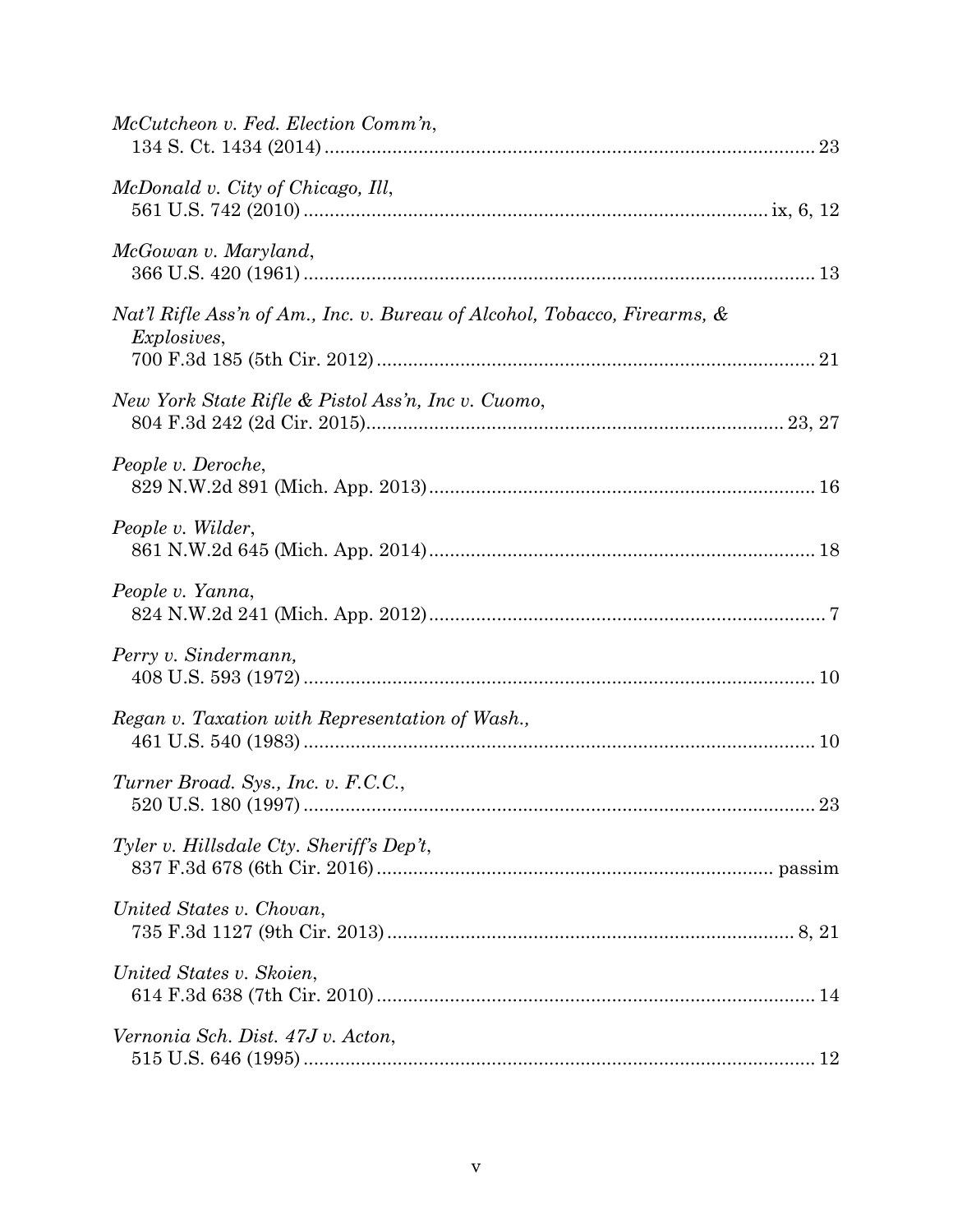| Whole Woman's Health v. Hellerstedt,                                                                                         |
|------------------------------------------------------------------------------------------------------------------------------|
| Wildauer v. Frederick Cty.,                                                                                                  |
| <b>Statutes</b>                                                                                                              |
|                                                                                                                              |
|                                                                                                                              |
|                                                                                                                              |
|                                                                                                                              |
|                                                                                                                              |
|                                                                                                                              |
| <b>Other Authorities</b>                                                                                                     |
|                                                                                                                              |
|                                                                                                                              |
| 3 J. Story, Commentaries on the Constitution of the United States § 1890                                                     |
| David B. Kopel & Joseph G.S. Greenlee,<br>The Federal Circuits' Second Amendment Doctrines, 61 St. Louis U.L.J. 193          |
| David B. Kopel et al., Smart Guns/Foolish Legislators, Finding the Right<br>Public Safety Laws, and Avoiding the Wrong Ones, |
| John R. Lott, Jr. & John E. Whitley, Self-Storage Gun Laws: Accidental<br>Deaths, Suicides, and Crime,                       |
| Lifting the Veil – A Critical Look At The Foster Care System: How<br>Widespread a Problem?,                                  |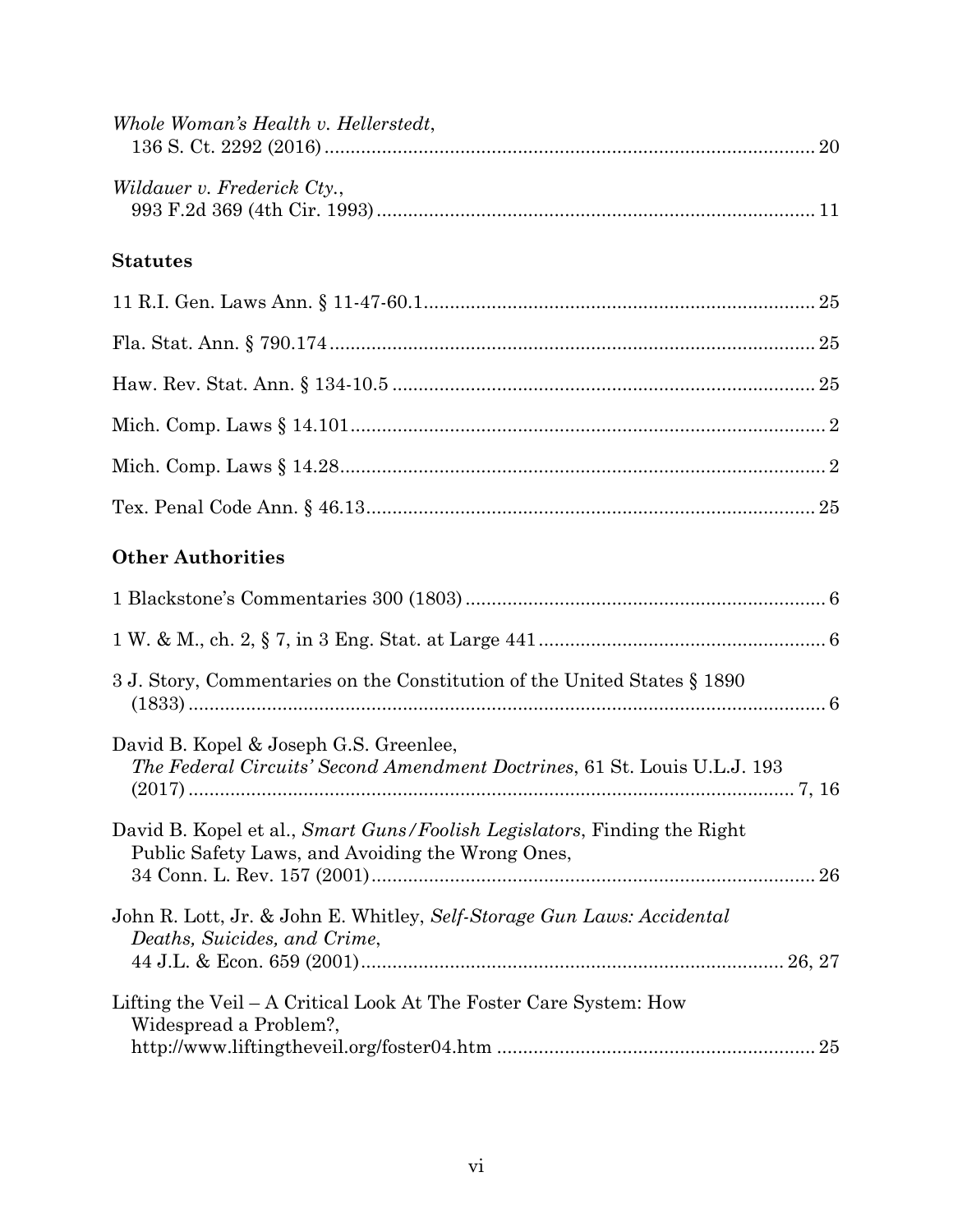| Lois A. Weithorn, <i>Envisioning Second-Order Change in America's Responses</i><br>to Troubled and Troublesome Youth,   |  |
|-------------------------------------------------------------------------------------------------------------------------|--|
| Michael B. Mushlin, Unsafe Havens: The Case for Constitutional Protection of<br>Foster Children from Abuse and Neglect, |  |
| State of Mich. Dep't of Health and Human Servs.,                                                                        |  |
|                                                                                                                         |  |

## Rules

# **Constitutional Provisions**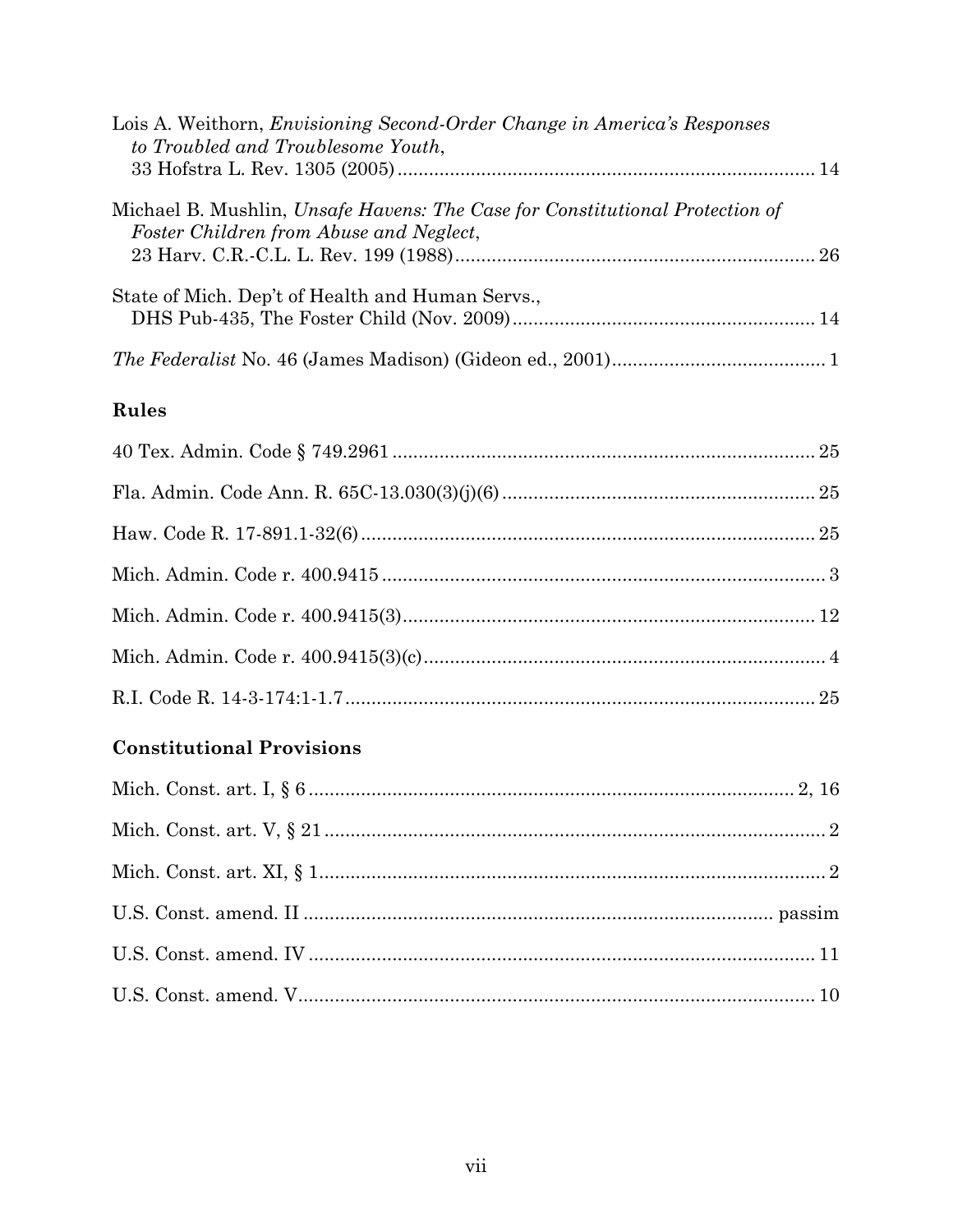### **CONCISE STATEMENT OF ISSUE PRESENTED**

1. Does the Department of Health and Human Services' regulation requiring foster parents to keep their firearms locked away inoperably violate the Second Amendment right of law-abiding, responsible citizens (individuals whom the Department has vetted and trusted to take care of foster children) to use arms in defense of hearth and home?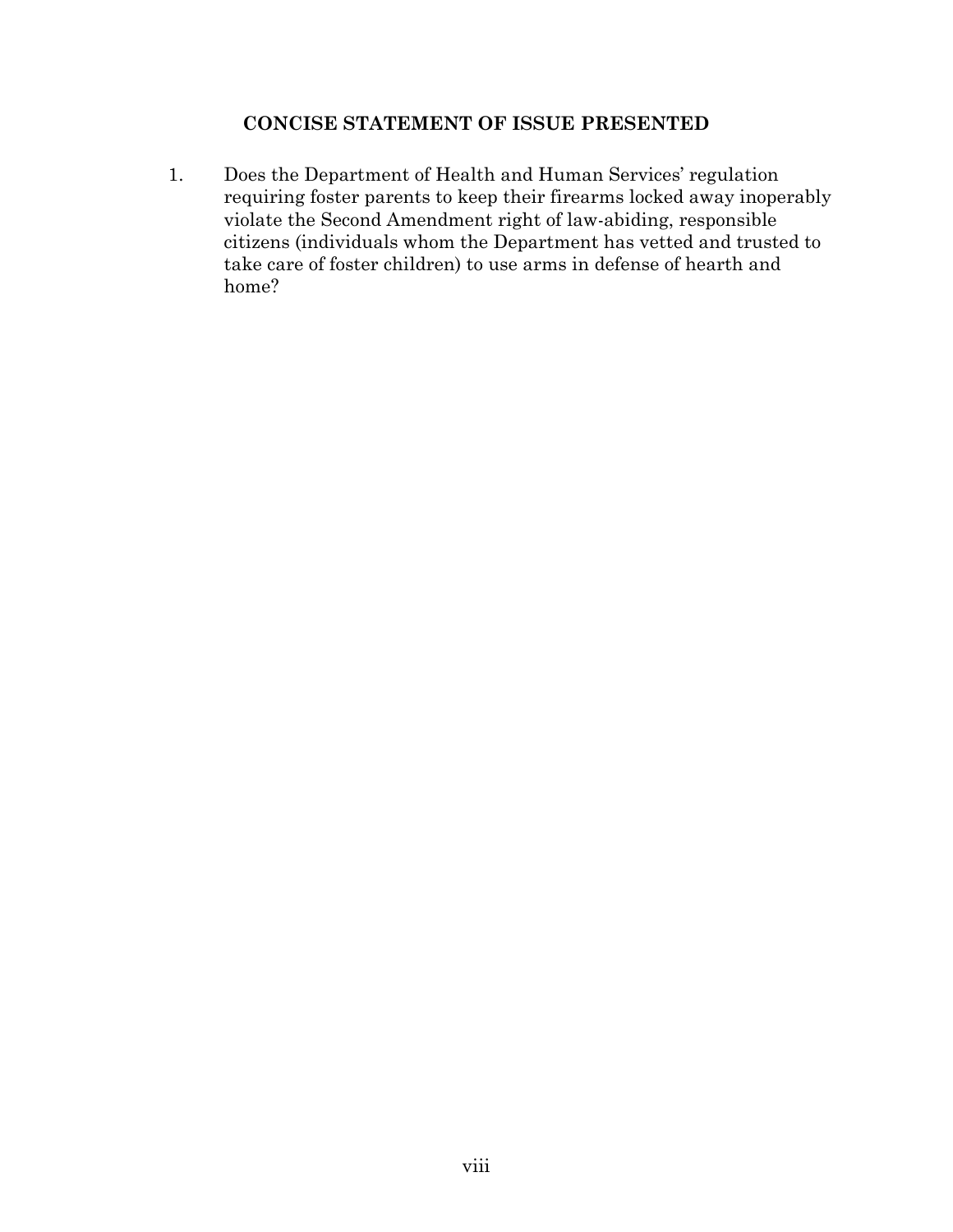## **CONTROLLING OR MOST APPROPRIATE AUTHORITY**

*District of Columbia v. Heller*, 554 U.S. 570 (2008).

*McDonald v. City of Chicago, Ill*, 561 U.S. 742 (2010).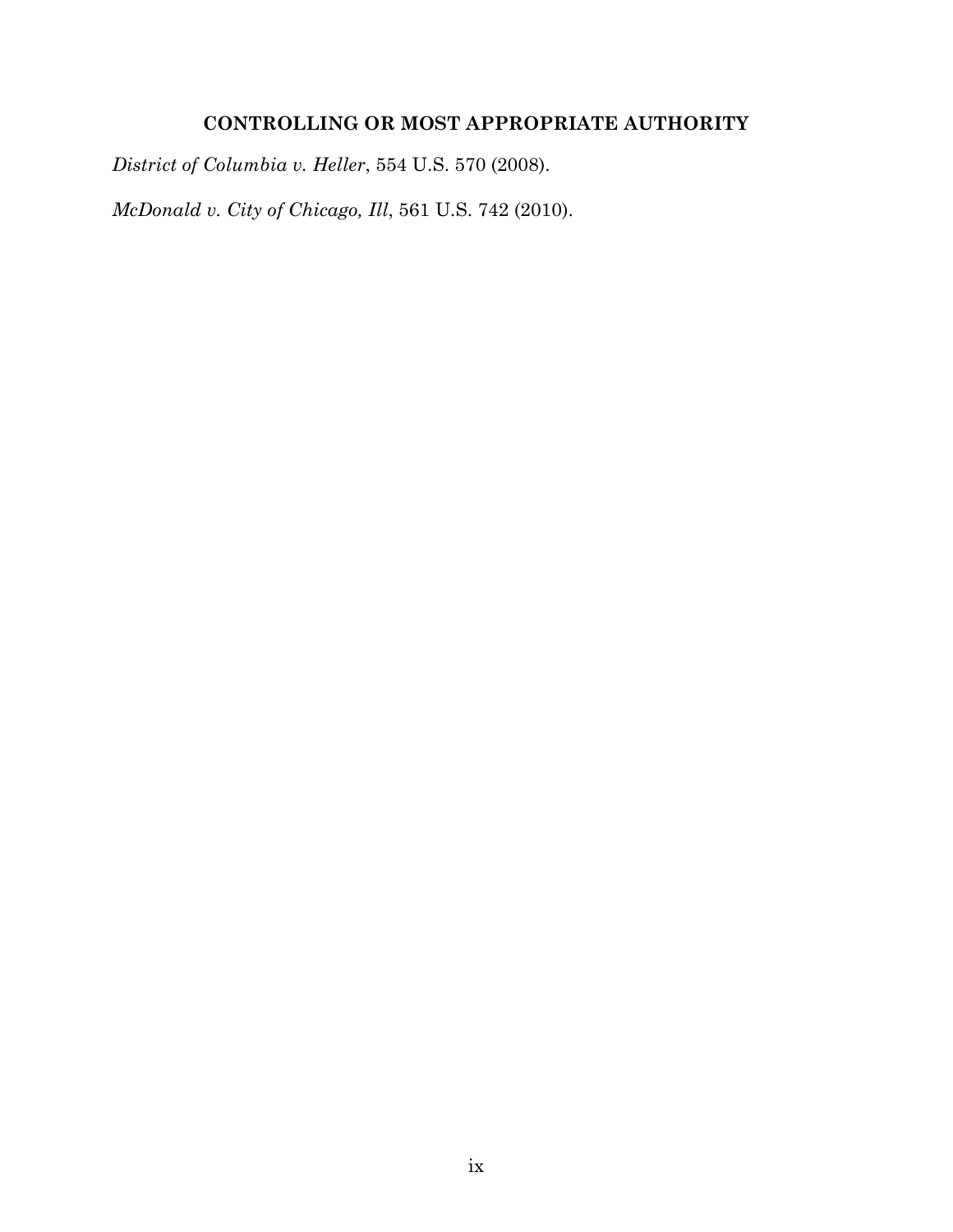#### **INTRODUCTION**

In this country, we trust responsible, law-abiding citizens with guns. As James Madison once wrote, "[T]he advantage of being armed" is something "Americans possess over the people of almost every other nation . . . [where] the governments are afraid to trust the people with arms." *The Federalist* No. 46, at 247 (James Madison) (Gideon ed., 2001).

In this State we trust certain citizens—individuals whom the Michigan Department of Health and Human Services has vetted and believes have the requisite moral fitness and good judgment—to provide a temporary haven for some of the State's most vulnerable children. Given that we trust those individuals with the great responsibility of caring for these children, it makes sense that we would also trust them to do what we trust every other law-abiding citizen to do: exercise responsible gun ownership. Yet for the past sixteen years, the Department has required licensed foster parents to keep the firearms in their home locked away inoperably. However well intentioned, that Rule is unconstitutional.

The Rule's requirement that firearms be kept inaccessible and inoperable prevents foster parents from exercising their right to keep and bear arms for selfdefense in the home. By burdening the people, place, and activity that matter most under the Second Amendment, the Rule strikes at the heart of its protection. And that means that under *District of Columbia v. Heller*, 554 U.S. 570 (2008), the Rule violates the United States Constitution.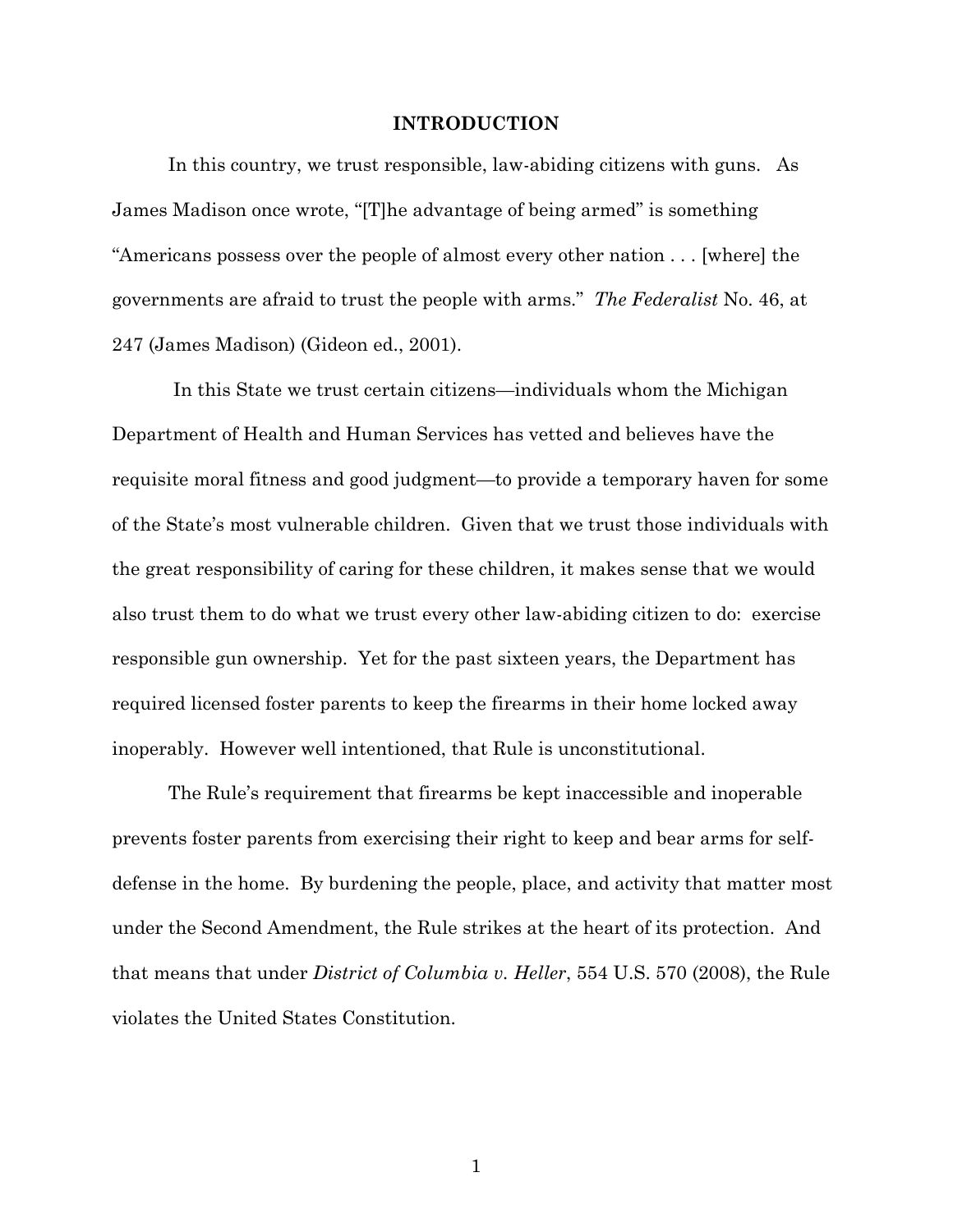#### **INTEREST OF AMICUS CURIAE**

Attorney General Bill Schuette is the chief legal officer for the State of Michigan. His office is created by the Michigan Constitution, and he is elected by the people. Mich. Const. art. V, § 21. He is sworn to uphold the United States Constitution, including the Second Amendment, Mich. Const. art. XI, § 1, and to uphold the Michigan Constitution, including its protection of every Michigan resident's "right to keep and bear arms for the defense of himself and the state," Mich. Const. art. I, § 6; Mich. Const. art. XI, § 1. He is authorized by law to represent the people of Michigan and to defend the important constitutional interests at stake here. Mich. Comp. Laws § 14.28; *see also id.* § 14.101.

This case involves the conflict between a state administrative rule and the constitutional right of all Michigan foster parents to protect themselves and their family, and thus implicates the interests of the people of Michigan. The Attorney General understands that the Michigan Department of Health and Human Services has an interest in protecting the well-being of the children in its foster care system, and appreciates the Department's many ongoing and heroic efforts to do so. But the Rule at issue comes at the expense of the constitutional rights of foster parents, whom we have entrusted with the care of some of our most vulnerable children. The Attorney General files this amicus brief to advocate in favor of those community servants and our country's most fundamental law—its Constitution.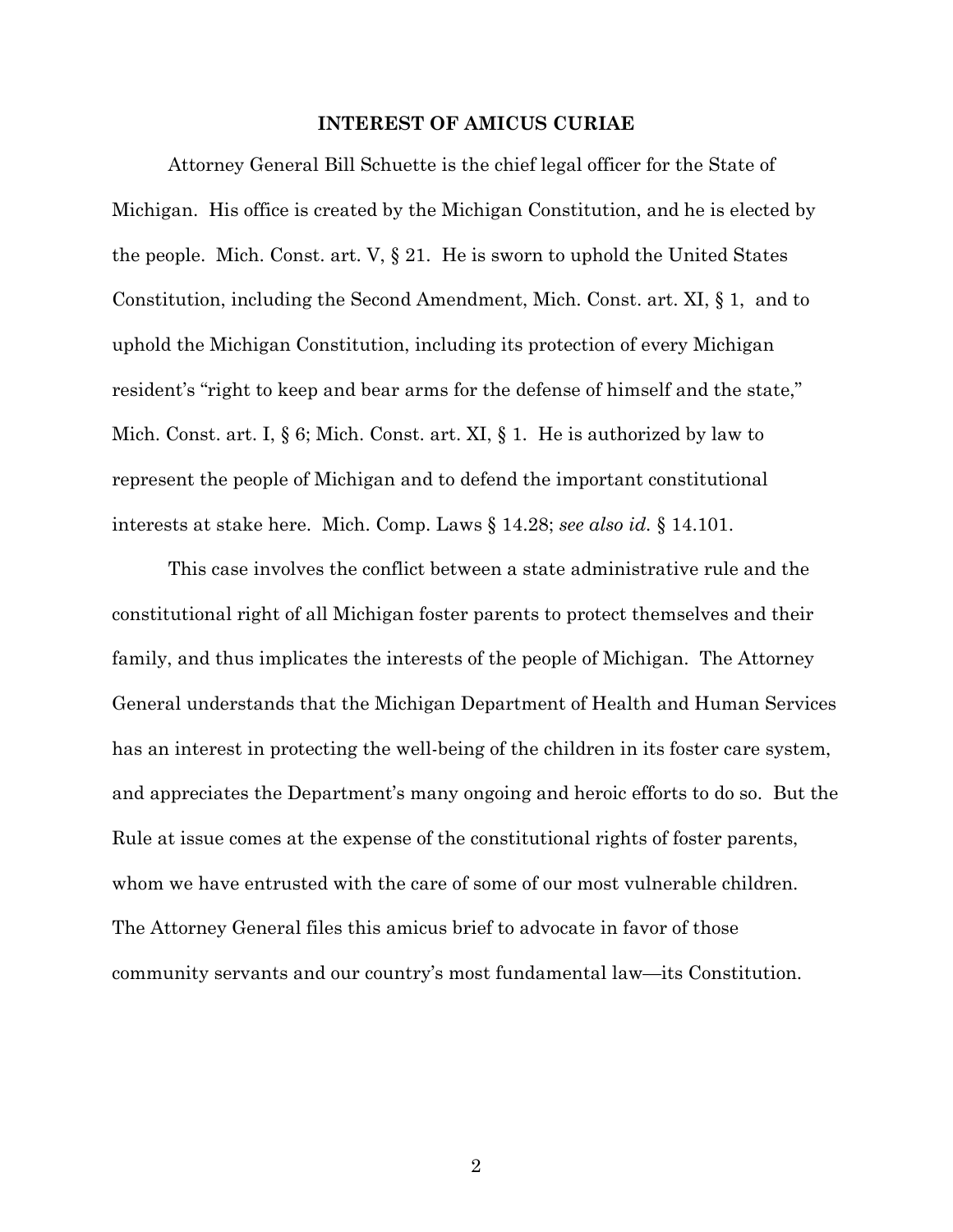#### **ARGUMENT**

**I. Properly read, the Department's Rule prohibits foster parents from carrying a firearm in their home and from storing a firearm in a readily accessible manner and is therefore unconstitutional under**  *Heller***'s most basic holding.**

Michigan Administrative Code Rule 400.9415 sets forth the conditions under

which a foster parent may have a weapon in the home:

(3) Firearms are subject to the following conditions:

(a) Stored in a locked metal or solid wood gun safe or

(b) Trigger-locked and stored without ammunition in a locked area.

(c) Ammunition shall be stored in a separate locked location.

(d) A handgun shall be registered. Documentation of the registration of the handgun shall be available for review.

The Department and its supporting Amicus immediately go astray by misinterpreting the challenged Rule to allow foster parents to carry a gun on their person. (R. 9, ID 198; R. 10-1, ID 416.) That misinterpretation causes them to miss the relevant (and dispositive) constitutional inquiry.

In fact, the plain language of the Rule allows a foster parent who owns a gun to do *only* one of two things with it: (1) "store[ ]" it in a "locked metal or solid wood gun safe" or (2) "store[ ]" it "[t]rigger-locked" in a "locked area." *Id.* Under either option, the firearm is inoperable for immediate use because the ammunition must be "stored in a separate locked location." *Id.*

There is no third option. The Rule makes no provision for carrying a firearm on your person within the home, as the Department contends. That interpretation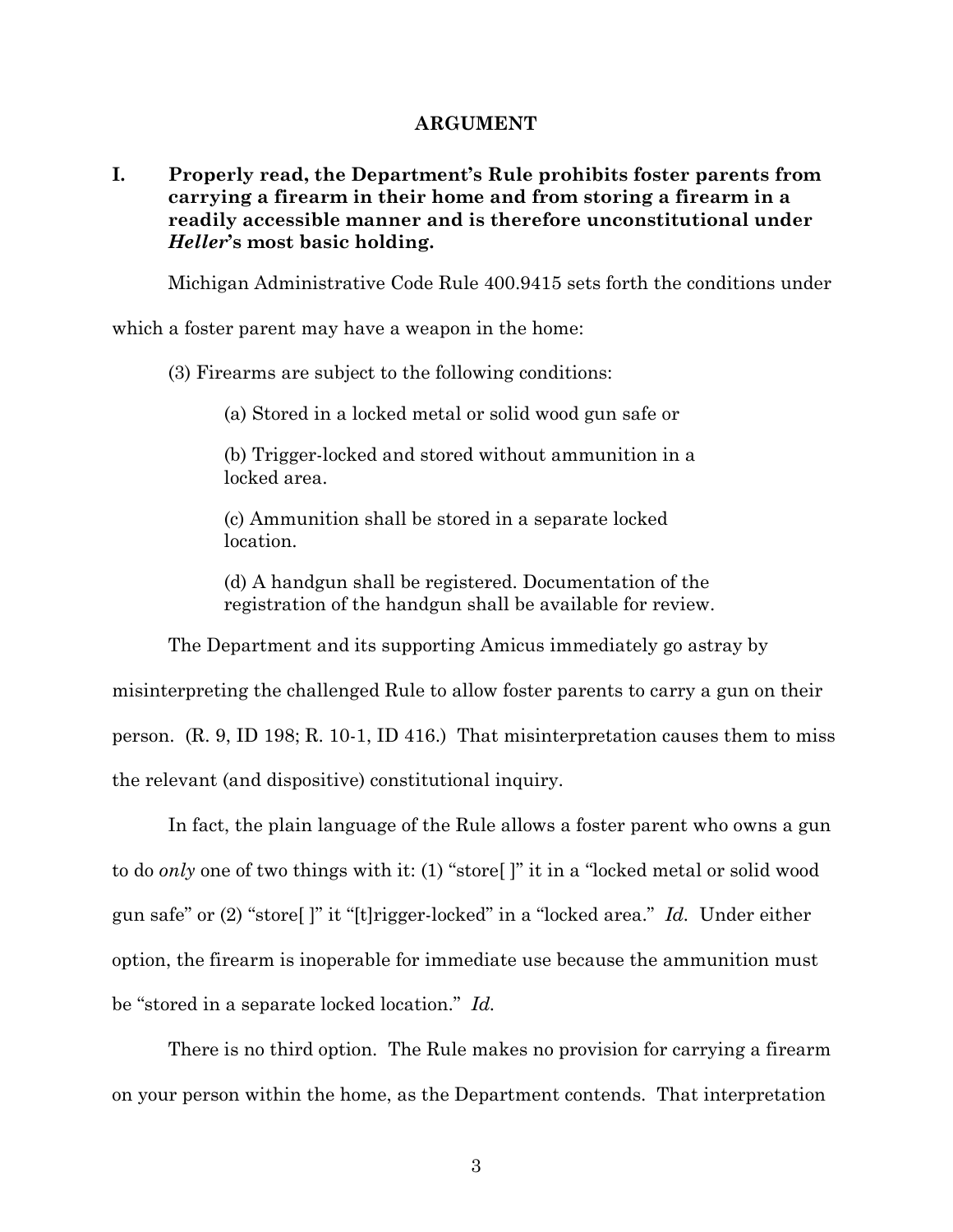reads words into the Rule, something this Court cannot do when interpreting Michigan regulations. *See Byker v. Mannes*, 641 N.W.2d 210, 215 (Mich. 2002) ("It is a well-established rule of statutory construction that this Court will not read words into a statute."); *Detroit Base Coal. for Human Rights of Handicapped v. Dep't of Soc. Servs*., 428 N.W.2d 335, 341 (Mich. 1988) (rules of statutory construction apply to administrative rules); *see also Heller*, 554 U.S. at 630 (rejecting D.C.'s invitation to read a self-defense exception into its ordinance because it was "precluded by the unequivocal text").

There is also no support for the Department's claim that ammunition can be stored in the *same* place as the firearm. (R. 9, ID 198.) The Rule states that "[a]mmunition shall be stored in a *separate locked location*." Mich. Admin. Code r. 400.9415(3)(c) (emphasis added). If it must be in a "separate" location, it cannot be in the "same" location.

This plain language has important constitutional consequences: it means the Rule is indistinguishable from the ordinance struck down in *Heller*. By requiring a foster parent to keep his firearms stored inoperably—at all times, since, again, there is no provision other than for storage—the Rule necessarily prohibits the foster parent from carrying a firearm inside his home. In *Heller*, the Supreme Court invalidated D.C.'s requirement for that precise reason: because it required a citizen to store his firearm in a manner that "render[ed] it inoperable" by requiring "any lawful firearm in the home be disassembled or bound by a trigger lock at all times." 554 U.S. at 628. Focusing on the text and history of the Second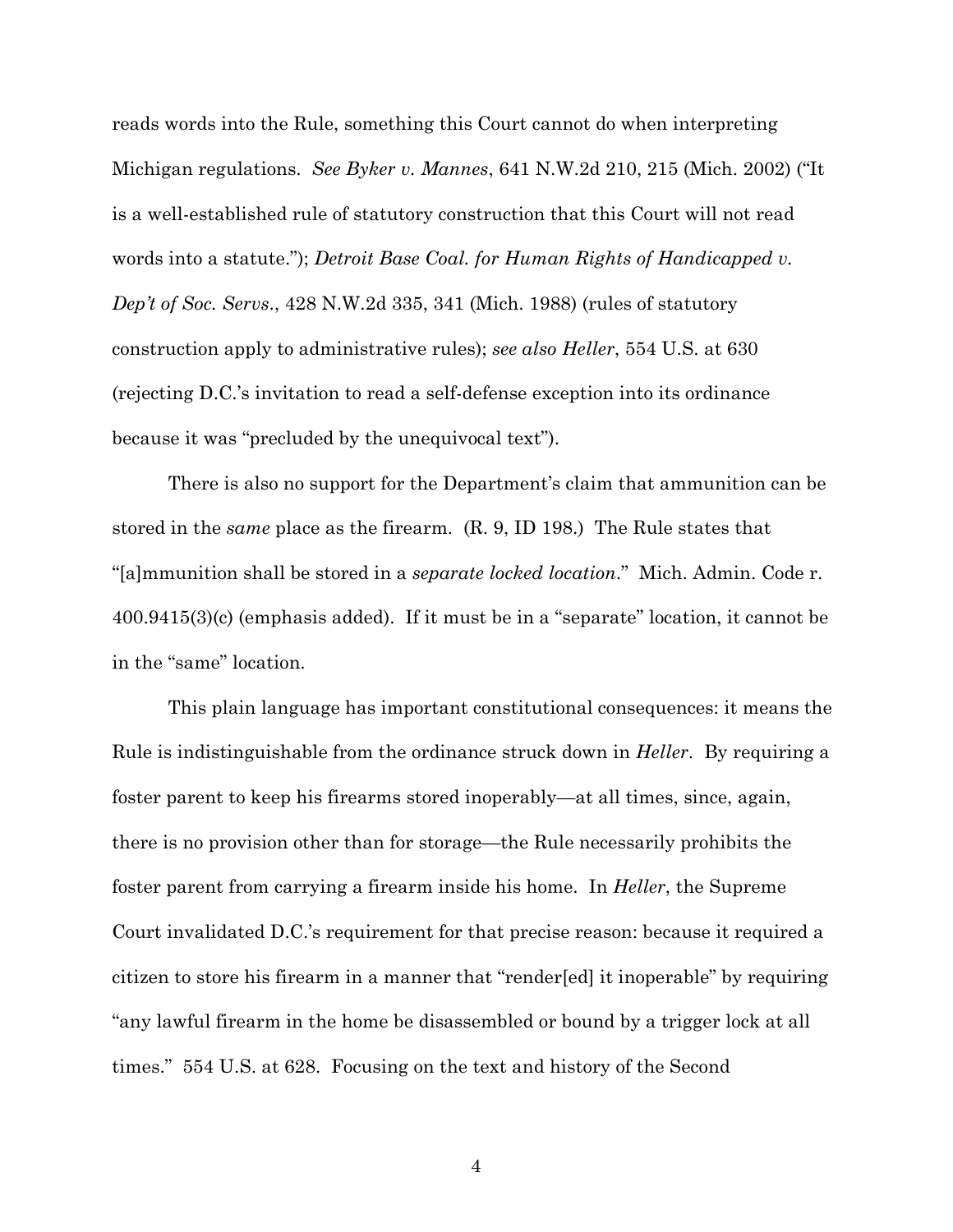Amendment, the Court dispensed with the rigmarole of choosing and applying a particular tier of scrutiny, instead holding, with notable brevity: the restriction "makes it impossible for citizens to use [firearms] for the core lawful purpose of selfdefense and is hence unconstitutional." *Id*.

*Heller's* holding applies with equal—or even greater—force here. By requiring foster parents to keep their firearms stored inoperably at all times, the Rule makes it impossible for citizens—indeed, a class of citizens which the State has identified as being worthy of *extra* responsibility and trust—to exercise their individual right to keep and bear arms "for the core lawful purpose of self-defense." Id. "[H]ence" it is unconstitutional. Id. No further analysis is necessary to resolve this case.

### **II. Even under the Department's reading, which would allow foster parents to carry firearms, the Rule fails to pass constitutional muster.**

Even if this Court indulges the Department's extra-textual interpretation that the Rule allows foster parents to carry firearms—the Rule still fails to pass constitutional muster.

### **A. Because it infringes on the core right protected by the Second Amendment, the Rule is unconstitutional under any of the prevailing approaches to analyzing Second Amendment challenges.**

"[T]he right of the people to keep and bear Arms[ ] shall not be infringed." These are the words of the Second Amendment, widely considered "the true palladium of liberty." *Heller*, 554 U.S. at 606 (quoting 1 Blackstone's Commentaries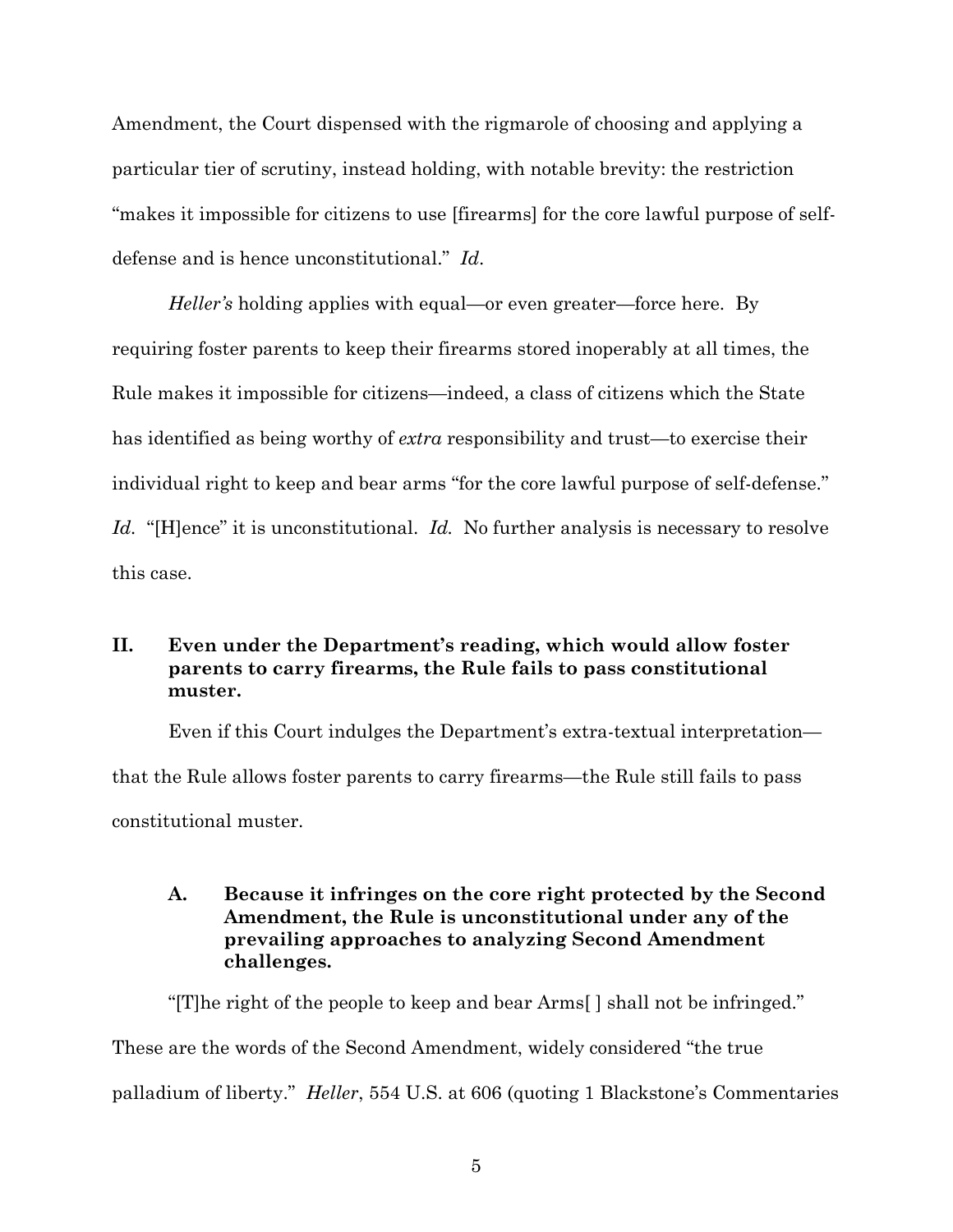300 (1803)). The Second Amendment did not earn this accolade lightly. Its principles have withstood the test of time, enduring monarchs and despots by "offer[ing] a strong moral check against the usurpation and arbitrary power of rulers." *McDonald v. City of Chicago, Ill*, 561 U.S. 742, 770 (2010) (quoting 3 J. Story, Commentaries on the Constitution of the United States § 1890, p. 746 (1833)). It is a history worth briefly reciting here lest we repeat it.

The right to keep and bear arms dates back to 17th Century England, when "the Stuart Kings Charles II and James II succeeded in using select militias loyal to them to suppress political dissidents, in part by disarming their opponents," most notably Protestants*. Heller*, 554 U.S. at 592–93. In response to that and other abuses, the English eventually "obtained an assurance . . . in the Declaration of Rights (which was codified as the English Bill of Rights), that Protestants would never be disarmed." *Id.* at 593 (citing 1 W. & M., ch. 2, § 7, in 3 Eng. Stat. at Large 441).

This provision in the Declaration of Rights is widely understood to be the predecessor to the Second Amendment of the U.S. Constitution. *Id*. Fearing a reprise of 17th Century abuses by the newly formed federal government, the Founders codified the Second Amendment as an indelible reminder that the right to keep and bear arms suitable for self-defense—which "the people" long enjoyed before the Constitution and our republic—"shall not be infringed." U.S. Const. amend. II; *Heller*, 554 U.S. at 594–95.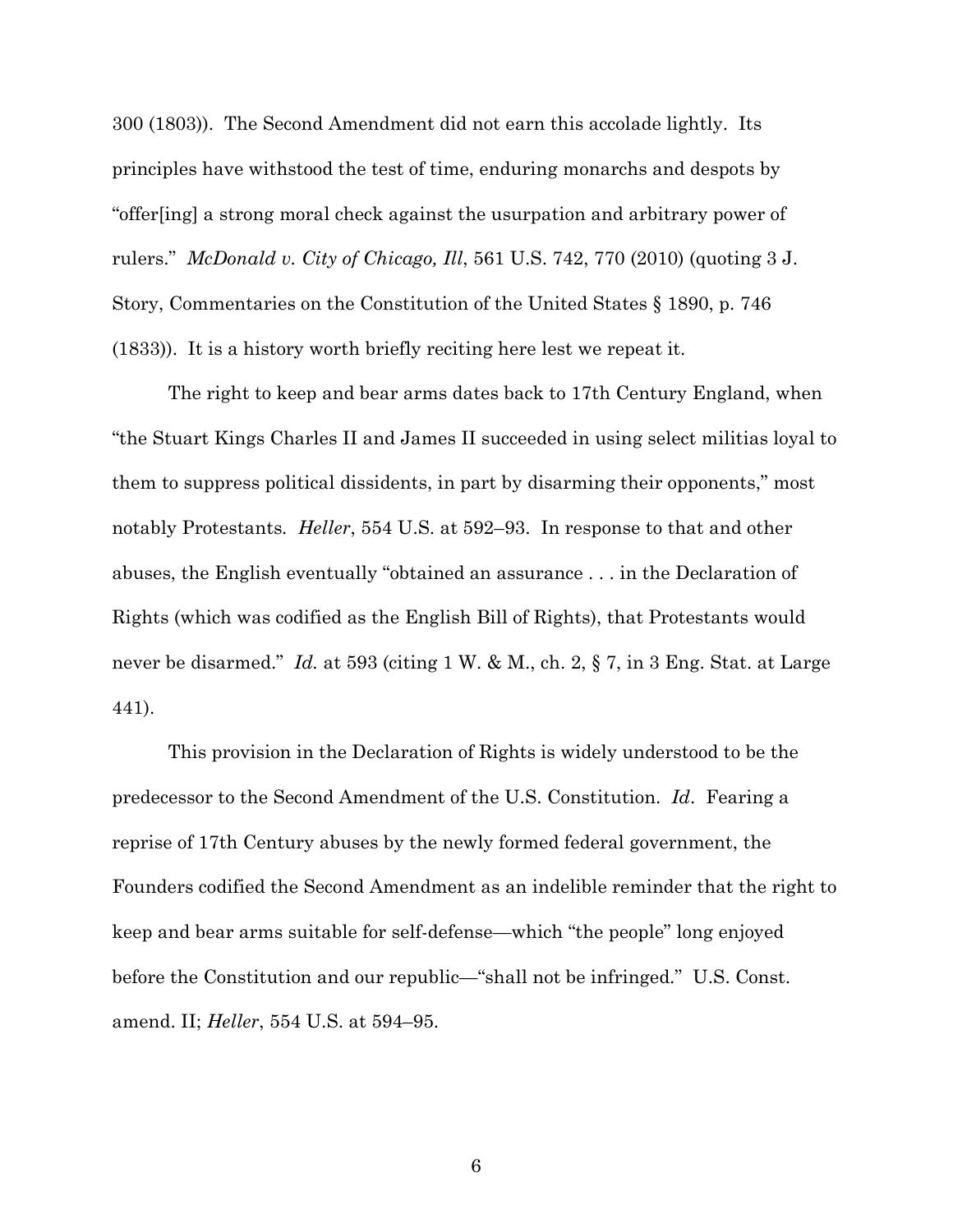Nearly 225 years later and the outer contours of the Second Amendment are still undefined, but this much is clear: the Second Amendment safeguards "the right of law-abiding, responsible citizens to use arms in defense of hearth and home." *Heller*, 554 U.S. at 635; *see also People v. Yanna*, 824 N.W.2d 241, 244 (Mich. App. 2012) ("*Heller*'s formulation appears to be equivalent to the provision in Const. 1963, art. 1, § 6, which states, 'Every person has a right to keep and bear arms for the defense of himself and the state.' ").

In the wake of *Heller*, lower courts have taken several approaches to determining whether a challenged law is unconstitutional under the Second Amendment. *See generally*, David B. Kopel & Joseph G.S. Greenlee, *The Federal Circuits' Second Amendment Doctrines*, 61 St. Louis U.L.J. 193 (2017). The first step in each approach is the same: an initial historical inquiry into whether the challenged law burdens conduct that falls within the scope of the Second Amendment right, as historically understood. *Id*. at 229. If the burdened conduct falls outside that scope, the law does not implicate the Second Amendment and the analysis ends.

But if the challenged law burdens conduct that falls within the scope of the Second Amendment right, lower courts proceed to use one of three modes of analysis. A number of jurists, hewing closely to *Heller*'s textual-historical inquiry, stop at that first step: they "assess gun bans and regulations based on text, history, and tradition, not by a balancing test such as strict or intermediate scrutiny." *Heller v. D.C. (Heller II)*, 670 F.3d 1244, 1271 (D.C. Cir. 2011) (Kavanaugh, J., dissenting);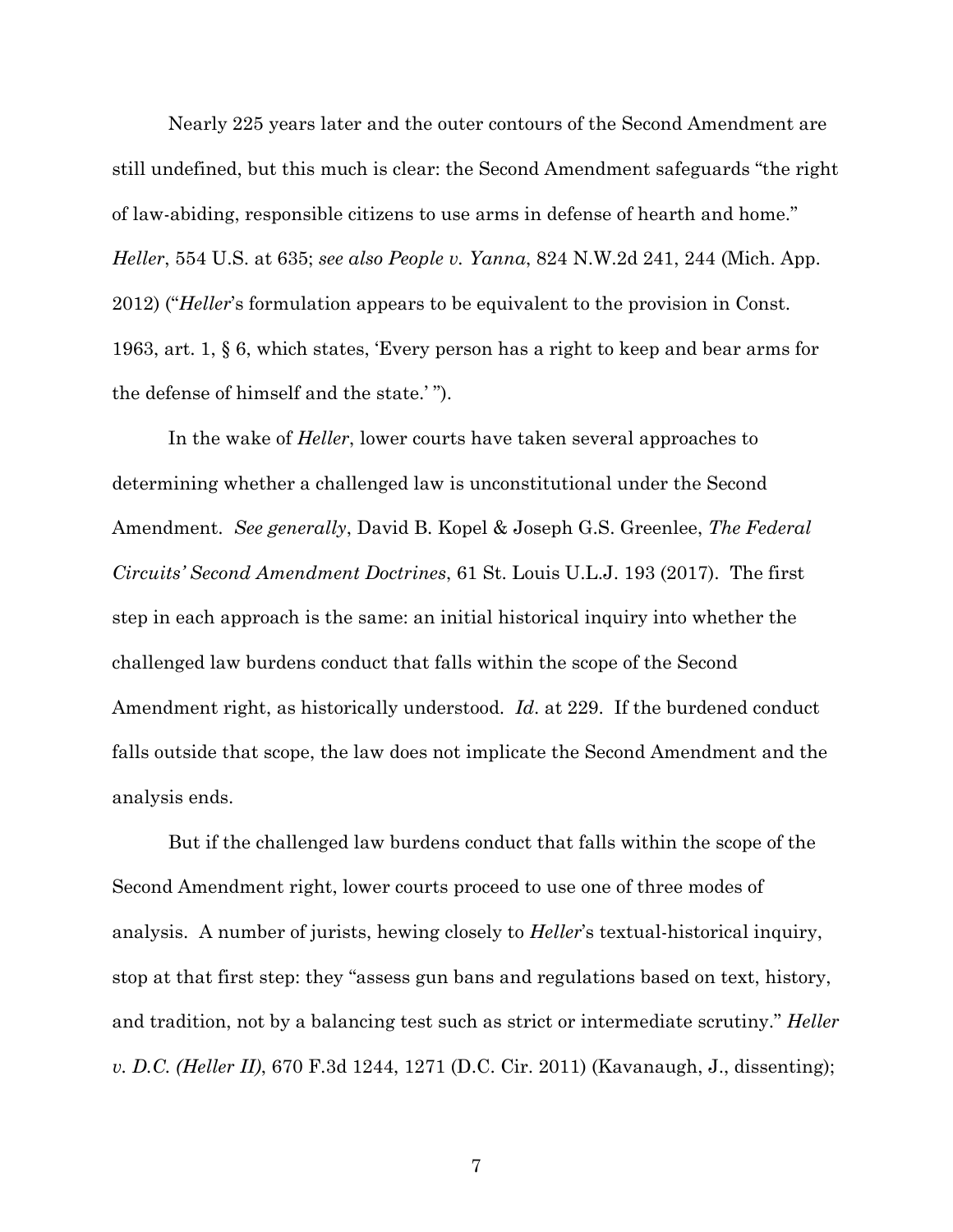*see also Tyler v. Hillsdale Cty. Sheriff's Dep't*, 837 F.3d 678, 702 (6th Cir. 2016) (Batchelder, J., concurring in most of the judgment) ("The Supreme Court has at every turn rejected the use of interest balancing in adjudicating Second Amendment cases."). Under this approach, if a law burdens conduct that falls within the Second Amendment's historical scope, then the law is unconstitutional, regardless of the state's interest in burdening the constitutionally protected activity or how closely its restriction is tailored to that interest.

Other courts, however, add a balancing step after *Heller*'s historical approach, also asking "(1) 'how close the law comes to the core of the Second Amendment right,' and (2) 'the severity of the law's burden on the right.'" Tyler, 837 F.3d at 690 (plurality opinion, by Gibbons, J.) (quoting *United States v. Chovan*, 735 F.3d 1127, 1138 (9th Cir. 2013)). Under this approach, laws that substantially burden the core protection of the Second Amendment are then analyzed under strict scrutiny; all others are analyzed under intermediate scrutiny. *Heller II*, 670 F.3d at 1257 (majority opinion).

Fortunately, the Court need not resolve which analytical framework is correct, because the Department's Rule is unconstitutional under any of these approaches.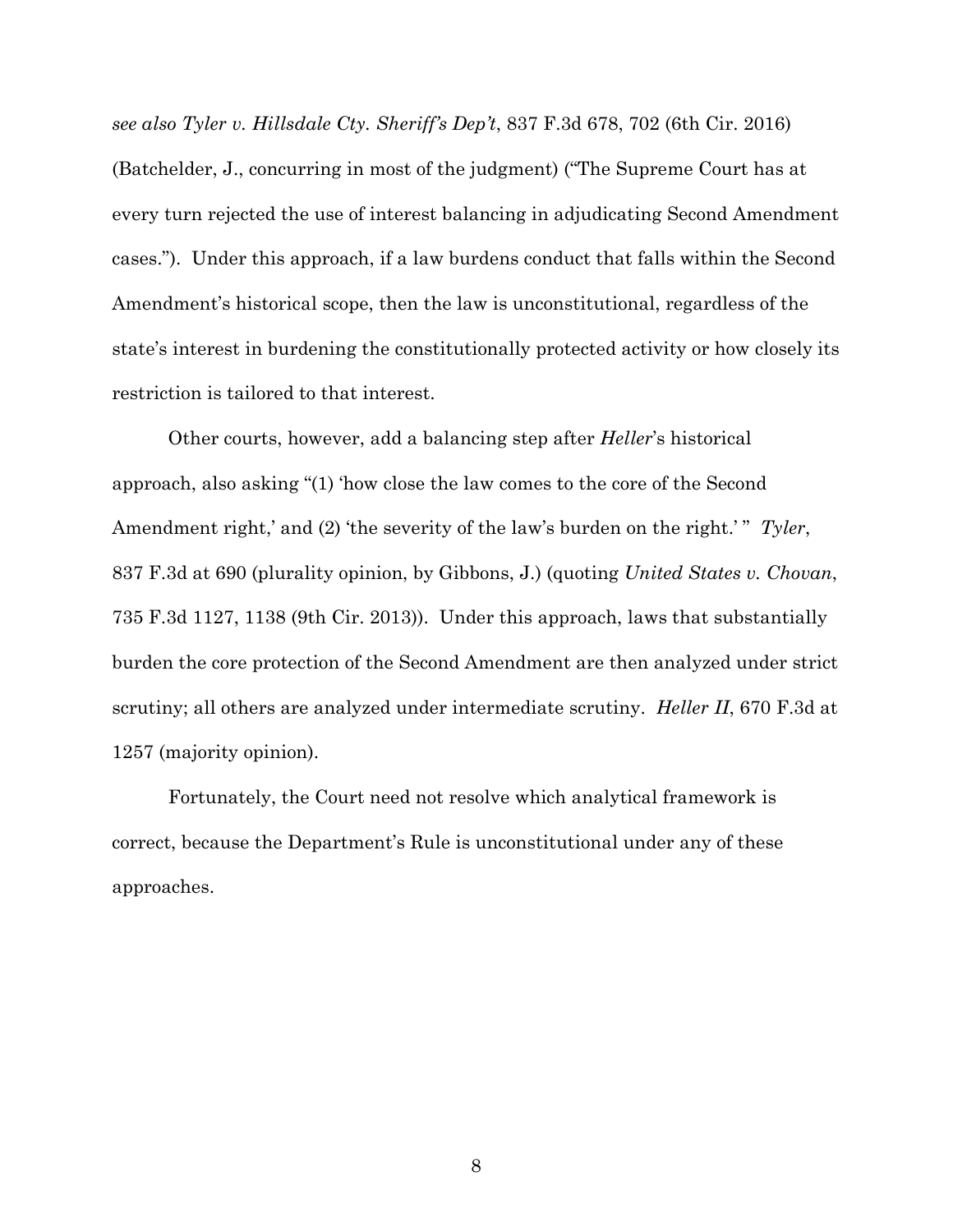#### **B. The Rule burdens the people, place, and activity historically protected by the Second Amendment.**

The first question, common to all three approaches, is whether the Rule, as interpreted by the Department, implicates the Second Amendment as it was historically understood.

It does. The Rule burdens the Second Amendment in every way that matters. It impacts the constituency that matters most (law-abiding citizens), in the place that matters most (the home), engaging in the conduct that matters most (keeping and bearing arms for self-defense).

#### **1. The Rule burdens the core constituency of the Second Amendment—"law-abiding, responsible citizens."**

The Second Amendment protects the right of "the people." U.S. Const. amend. II. In *Heller*, the Supreme Court explained that the body known as "the people" consists of "law-abiding, responsible" "members of the political community." 554 U.S. at 635, 580.

The Department's Rule, which applies to licensed foster parents, burdens *only* "law-abiding, responsible citizens." *Id.* at 635. We know this because to even be eligible to foster a child, a person must pass an initial safety screening and criminal history background check. (R. 9-8, ID 252–53, 257.)

But that tells only half the story. Applicants must further demonstrate to the Department they are of good moral character. (R. 9-8, ID 257.) Those who make it through this rigorous screening process are those in whom the Department places great trust and confidence: it entrusts them with the care of children. And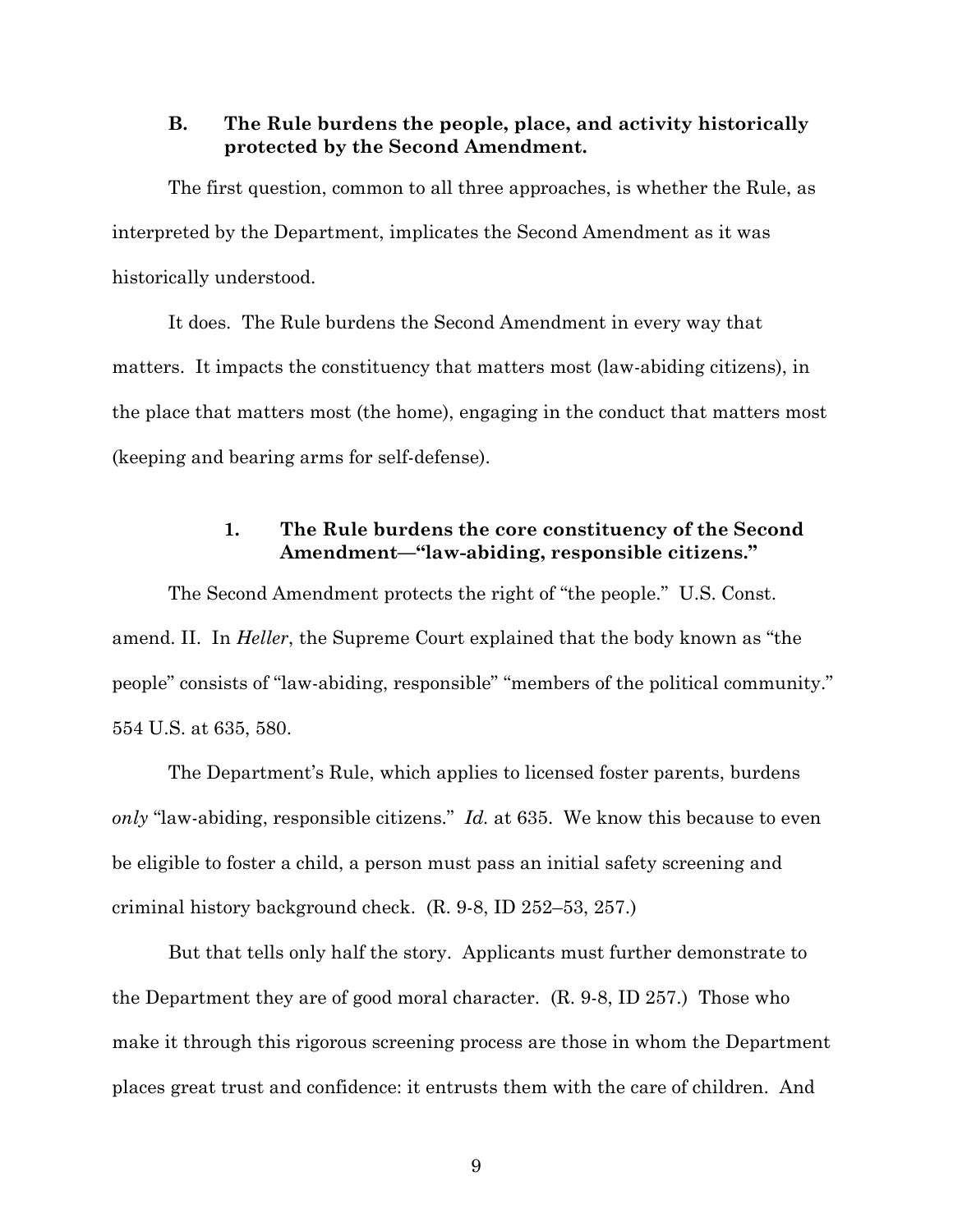more than that, they are the select members of our communities who are willing and able to answer the call to service. A person does not resign his membership in "the people" by undertaking such an important civic duty.

But that is just what the Rule requires. The Department and its supporting Amicus suggest there is no constitutional infirmity because foster parents can either forego the benefit of becoming a licensed foster parent or voluntarily "agree to curtail their rights." (R. 9, ID 210; R. 10-1, ID 416.) This kind of argument has failed in many other contexts and, for similar reasons, fails here, too. Telling would-be foster parents that they must give up their fundamental right to defend themselves and their family in return for the benefit of becoming a licensed foster parent is like telling a college professor to give up his right to free speech in return for continued employment, *see Perry v. Sindermann,* 408 U.S. 593 (1972), or like telling a property owner to give up his Fifth Amendment right to just compensation in return for a land-use permit, *see Dolan v. City of Tigard*, 512 U.S. 374 (1994), or like telling a Seventh-day Adventist to give up her religious conviction against working on the Sabbath in return for unemployment benefits, *see Hobbie v. Unemployment Appeals Comm'n of Florida*, 480 U.S. 136 (1987).

The point is, "the government may not deny a benefit to a person because he exercises a constitutional right." *Koontz v. St. Johns River Water Mgt. Dist.*, 133 S. Ct. 2586, 2594 (2013) (quoting *Regan v. Taxation with Representation of Wash.,* 461 U.S. 540, 545 (1983)). That means the Department cannot force a person who is otherwise eligible and entitled to be a foster parent—indeed, one who has been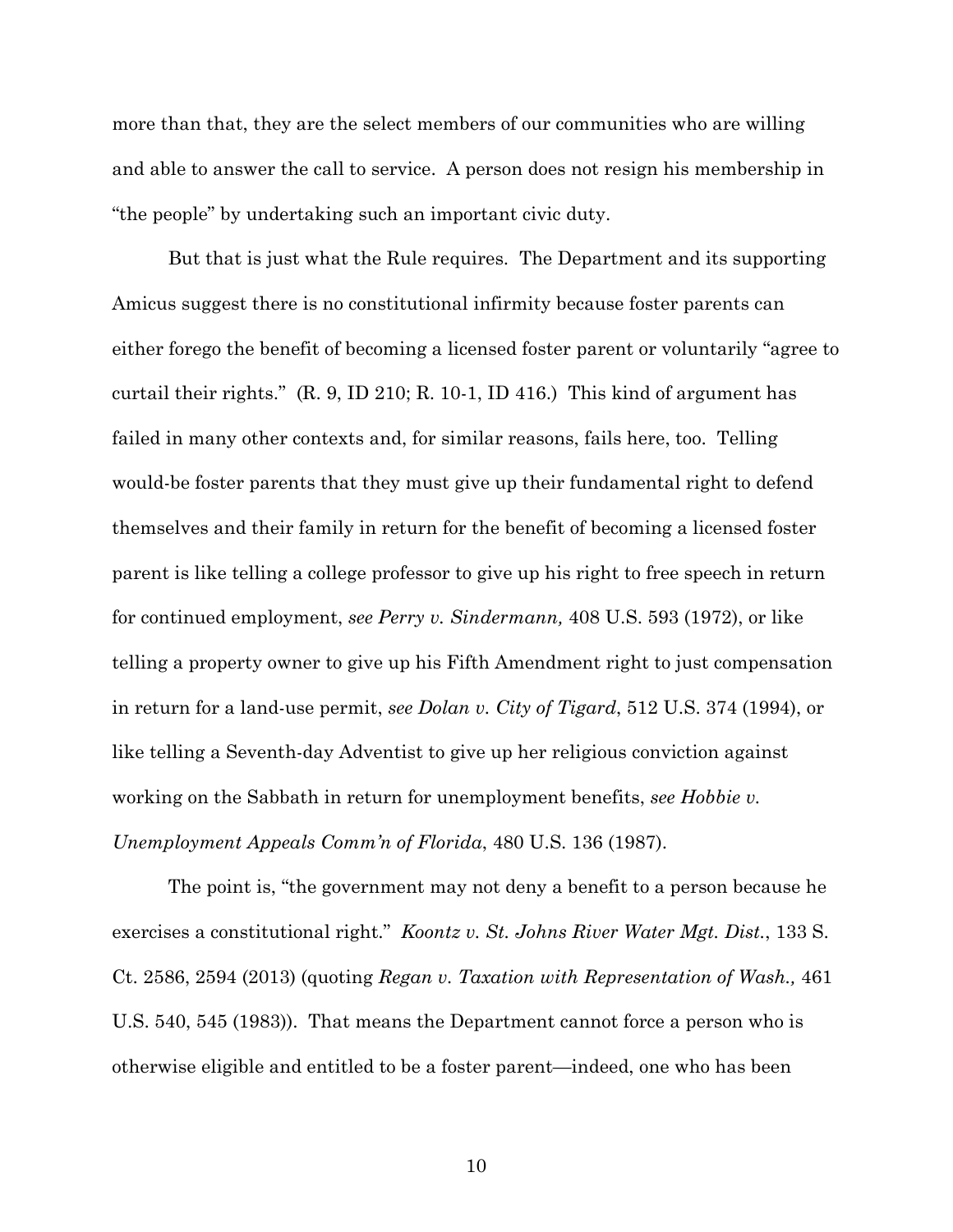vetted and found to be law-abiding and of good moral character—to choose between being a licensed foster parent and exercising his fundamental right to keep and bear arms for self-defense. The Department itself recognizes the benefits of becoming licensed (*see* R. 9-8, ID 261–63), implicitly underscoring the constitutional infirmity.

In a related vein, the Department's Amicus insists the Rule does not burden the Second Amendment because foster parents tolerate other constitutional infringements, most notably on the right against unreasonable searches. (R. 10-1, ID 417.) This argument has three problems. First, the Fourth Amendment rights of foster parents are not being infringed, because routine administrative "searches" of their premises are not "unreasonable." *See, e.g.*, *Wildauer v. Frederick Cty.*, 993 F.2d 369, 372 (4th Cir. 1993). Second, even if foster parents were giving up a right, just because a person tolerates one constitutional invasion does not mean he must accept them all; for example, someone enlisting in the military accepts a number of restrictions on speech and on other liberties, but that does not mean the soldier has given up the right, for example, to be free from cruel and unusual punishment. So foster parents' willingness to limit their rights with respect to searches does not mean they are willing to tolerate restrictions that essentially obliterate their right to bear arms. Third, the analogy misses the mark because the Fourth Amendment's malleable, fact-specific "reasonableness" standard is out of place in a Second Amendment ecosystem that eschews a "freestanding 'interest-balancing' approach" in favor of a historical inquiry into what the right meant to those who ratified it.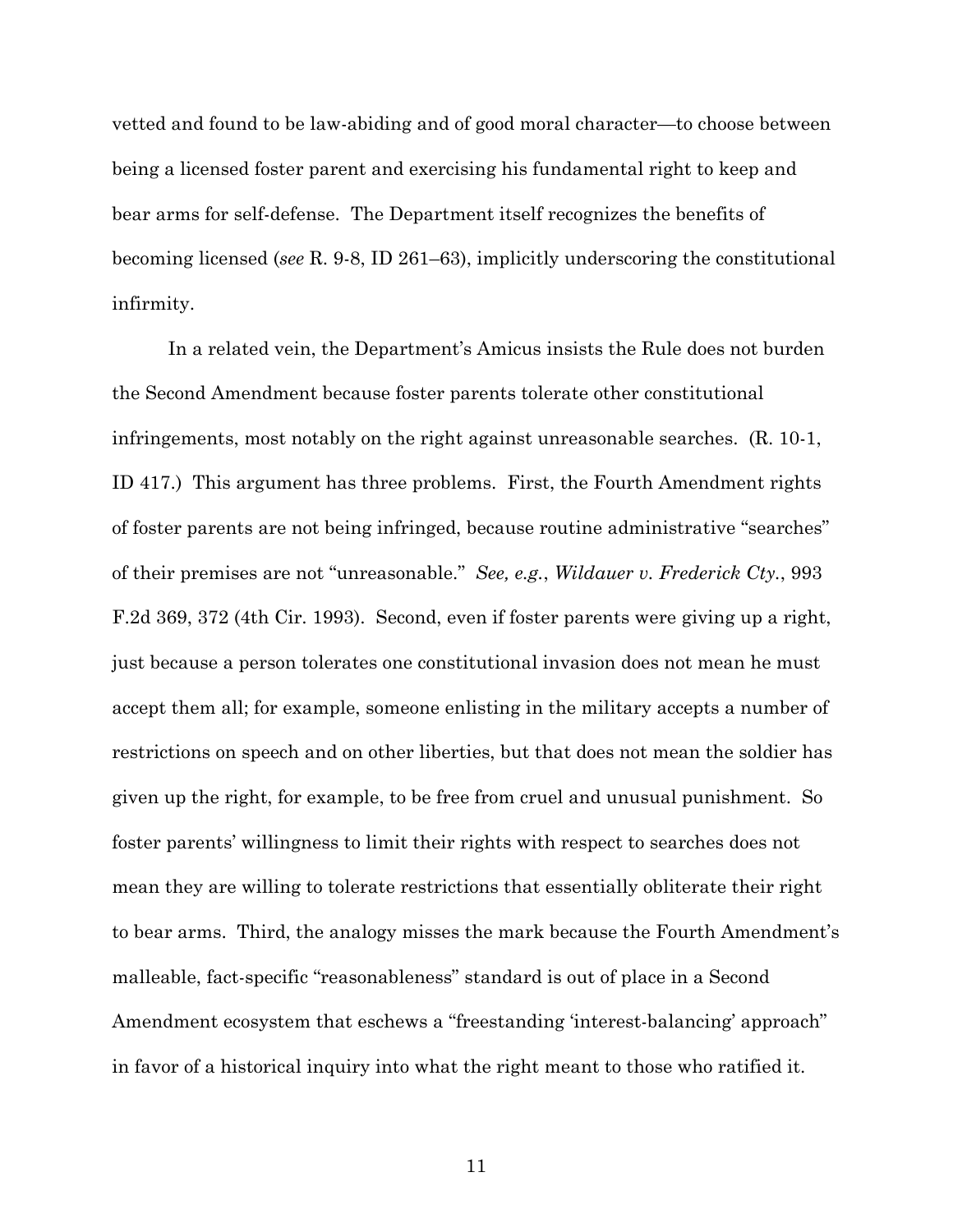*Heller*, 554 U.S. at 634–35; *cf*. *Vernonia Sch. Dist. 47J v. Acton*, 515 U.S. 646, 652– 53 (1995) ("[W]here there was no clear practice . . . at the time the [Fourth Amendment] was enacted, whether a particular search meets the reasonableness standard is judged by balancing its intrusion on the individual's Fourth Amendment interests against its promotion of legitimate governmental interests." (quotation marks and footnote omitted)). Thus, a ruling striking down Rule 400.9415(3) casts no doubt on other restrictions that the Department may impose on licensed foster parents.

In sum, the Rule burdens the Second Amendment's core constituency: lawabiding citizens whom the Department has already determined it can trust with our communities' most vulnerable children.

#### **2. The Rule burdens the place where the Second Amendment right "is most acute"—the home.**

Not only does the Rule burden law-abiding citizens, but it affects those citizens in the place that matters most: the home.

The Second Amendment protects the right of the people to keep and bear arms for self-defense, "*most notably . . . within the home*." *McDonald*, 561 U.S. at 780 (plurality opinion) (emphasis added). The home is the epicenter of the Second Amendment. Whatever else it may protect, the Second Amendment safeguards "the right of law-abiding, responsible citizens to use arms in defense of *hearth and home*." *Heller*, 554 U.S. at 635.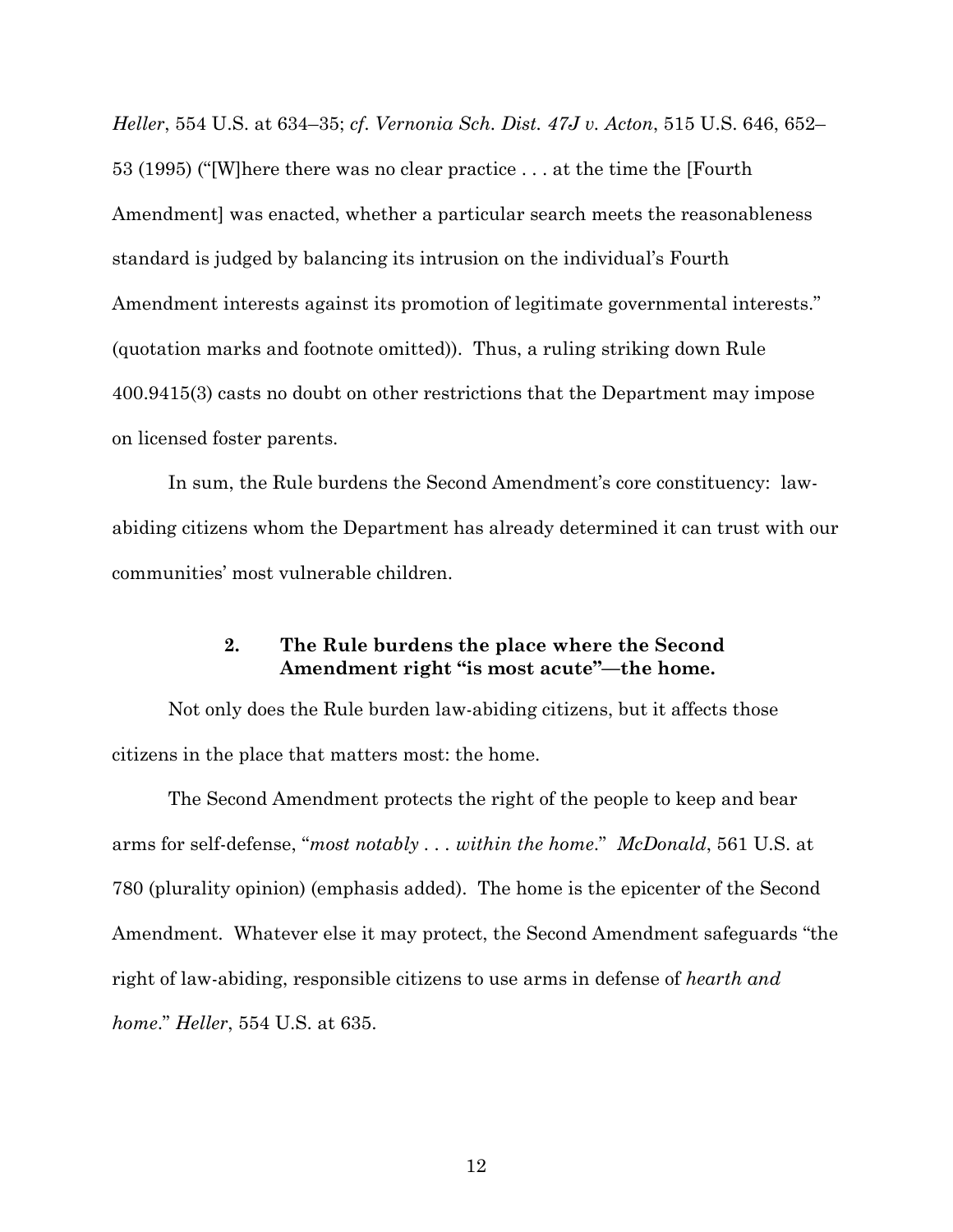A person's home is many things. It has been called "the bulwark of our American civilization," *McGowan v. Maryland*, 366 U.S. 420, 507 (1961), "the last citadel of the tired, the weary, and the sick," *Gregory v. Chicago,* 394 U.S. 111, 125 (1969) (Black, J., concurring), "the one retreat to which men and women can repair to escape from the tribulations of their daily pursuits," *Carey v. Brown*, 447 U.S. 455, 471 (1980), and, most importantly, the place "where the need for defense of self, family, and property is most acute," *Heller*, 554 U.S. at 628.

This widespread recognition of the importance of the home does not include characterizing it as a "sensitive" place, as the Department contends. (R. 9, ID 203– 04.) The "sensitive places" that *Heller* indicated were traditionally subject to firearm regulations are "schools and government buildings." *Id.* at 626. But the Department and amicus provide *no* historical support for the assertion that a foster home falls into either of those categories. Nor, for that matter, do they point to any historical pedigree for restrictions on how to store one's gun inside their home. The most they can point to is gunpowder storage regulations, *see* R. 9, ID 203, which *Heller* itself distinguished as mere "fire-safety laws," *Heller*, 554 U.S. at 632.

The Department also relies on its own sixteen-year-old Rule as evidence of a "longstanding prohibition" against underage persons possessing firearms. (R. 9, ID 204.) But whatever else *Heller* meant by "longstanding," it did not mean regulations first promulgated in the 21st Century. *See Tyler*, 837 F.3d at 687 (holding that prohibition on gun possession by the mentally ill is not "longstanding" under *Heller* because "legal limits on the possession of firearms by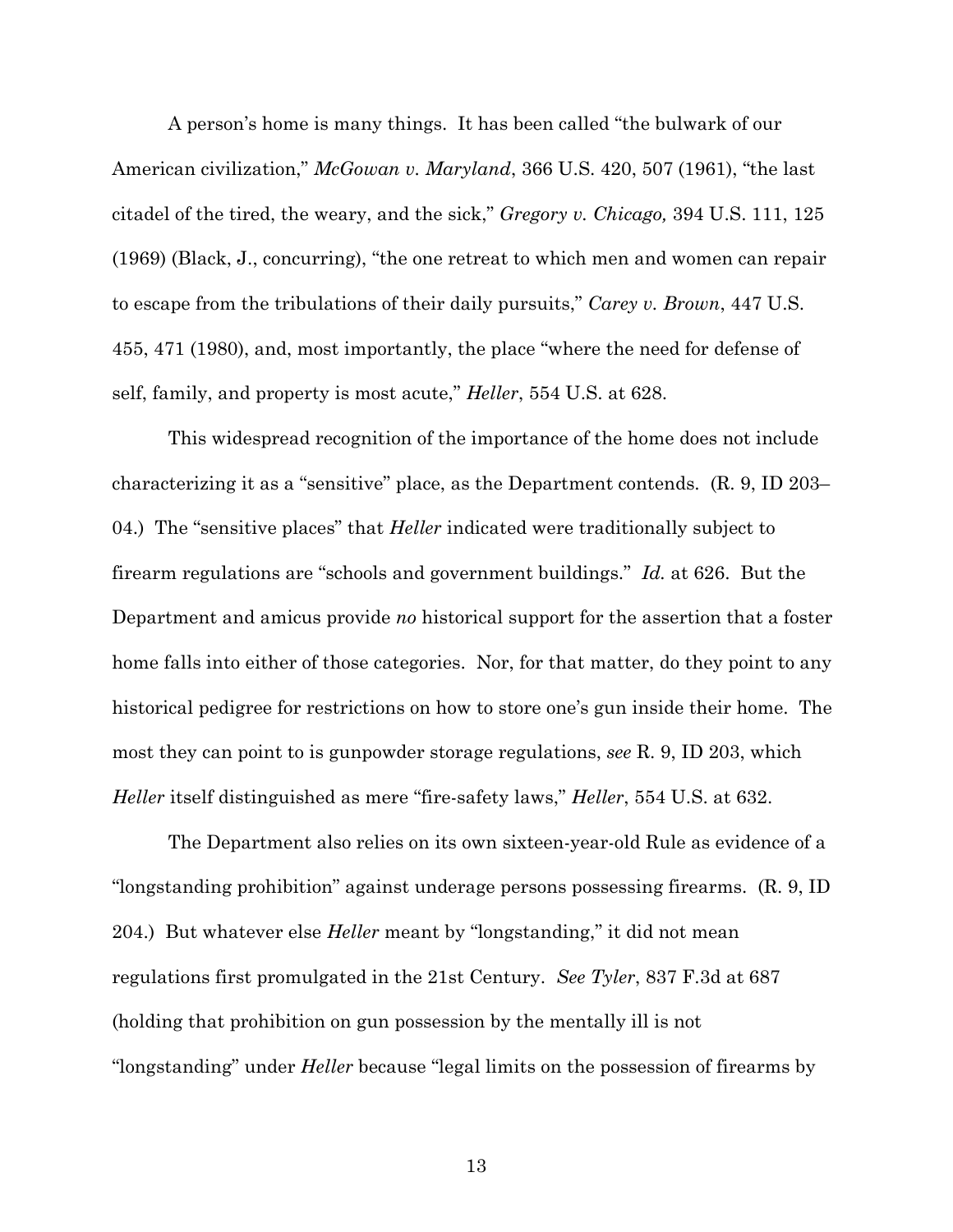the mentally ill . . . are of 20th Century vintage" (ellipsis in original) (quoting *United States v. Skoien*, 614 F.3d 638, 641 (7th Cir. 2010)).

In the absence of any historical precedent for its restriction, the Department asks this Court to treat the foster home as a governmental building because it has an interest in regulating what goes on there. (R. 9, ID 204.) This argument confuses the scope of the right—i.e., where it applies—with the State's justification for burdening it. The scope of the right is an historical inquiry, not a policy choice. *See Tyler*, 837 F.3d at 688 (plurality) ("[The] first step asks whether the challenged law burdens conduct that falls within the scope of the Second Amendment right, as historically understood." (quotation marks omitted)). Only after first determining the scope of the right, does the state's policy reason for regulating conduct in a particular place factor into the analysis. *Id.* at 693.

But even as a matter of policy, the advantage of a foster home is that it is *not* a governmental setting. *See* Lois A. Weithorn, *Envisioning Second-Order Change in America's Responses to Troubled and Troublesome Youth*, 33 Hofstra L. Rev. 1305, 1452 (2005) ("There is no question that many children are far better off in foster homes than in large institutions."). Indeed, it provides the benefits of a residential environment, including the sense of protection that comes from foster parents living in a stable family setting. *See, e.g.*, State of Mich. Dep't of Health and Human Servs., DHS Pub-435, The Foster Child (Nov. 2009). That residential setting, however, means that the Department (or any public officer) cannot be there to provide protection 24/7—which is precisely why we have to trust the foster parent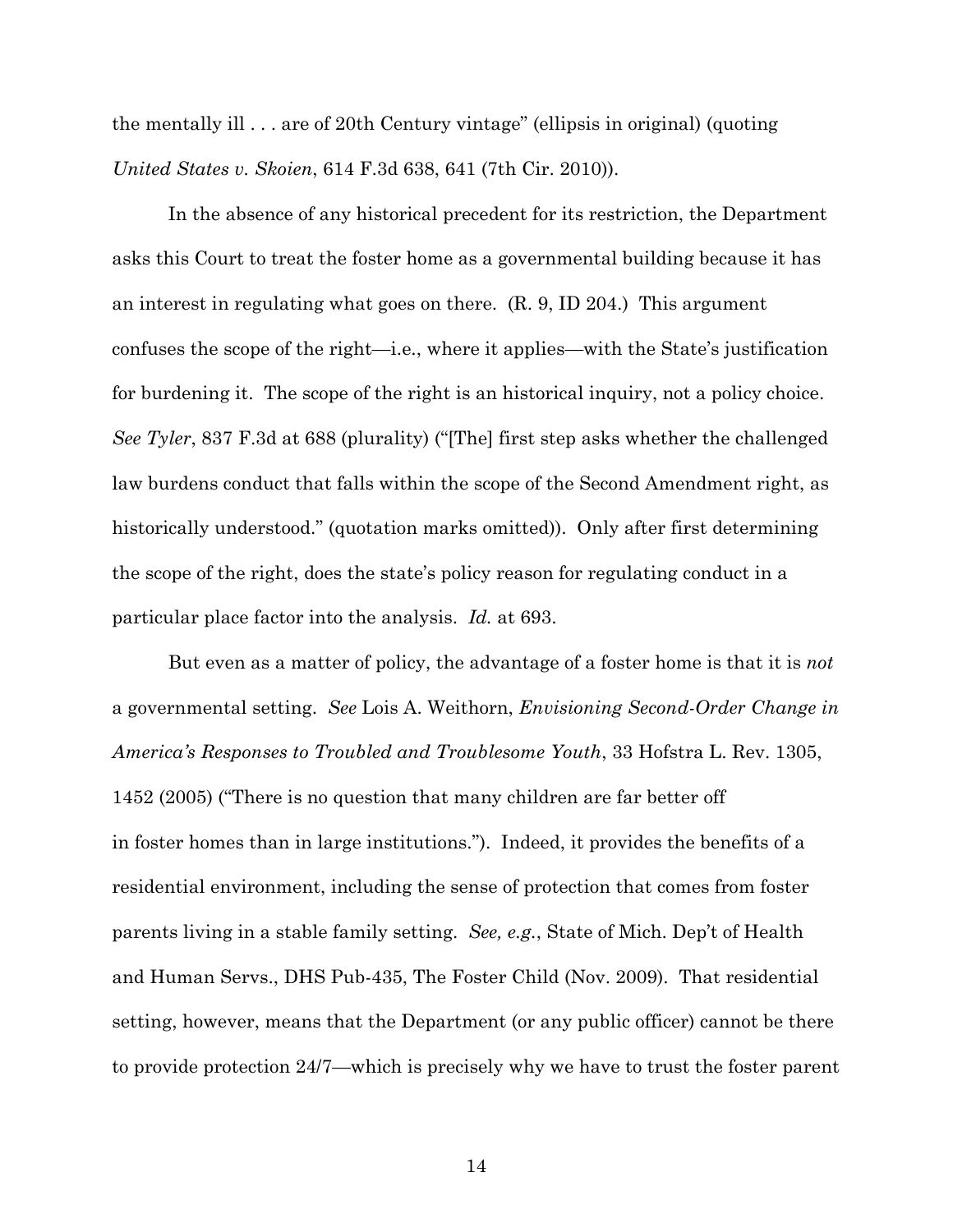to perform that vital role. So, unlike schools and public buildings, the foster home is a place "where the need for defense of self, family, and property is most acute." *Heller*, 554 U.S. at 628 (describing "the home"). It will be the foster parent (not the Department's caseworker) who will be there to protect the foster child from a midnight intruder. And it may well be a readily accessible firearm that protects them both.

A foster home is first and foremost a home. Accordingly, the foster parent (whom the State trusts to exercise good judgment in taking care of foster children) should also be trusted to exercise his or her good judgment in storing firearms so the firearms are both secure *and* readily accessible when needed, so the parent will be able to protect the home. The Constitution requires no less.

In short, the Rule burdens the constituency that matters most (law-abiding citizens) in the place the matters most (the home) for purposes of the Second Amendment.

#### **3. The Rule prevents foster parents from exercising their protected right to have a firearm "operable for the purpose of immediate self-defense."**

Finally, under the Department's reading of the Rule (which allows foster parents to carry firearms but requires that they store the firearm away inoperably when it is not on their person), the Rule prevents foster parents (who, again, are both law-abiding citizens *and* of good moral character) from fully engaging in the core activity protected by the Second Amendment: keeping and bearing arms for self-defense.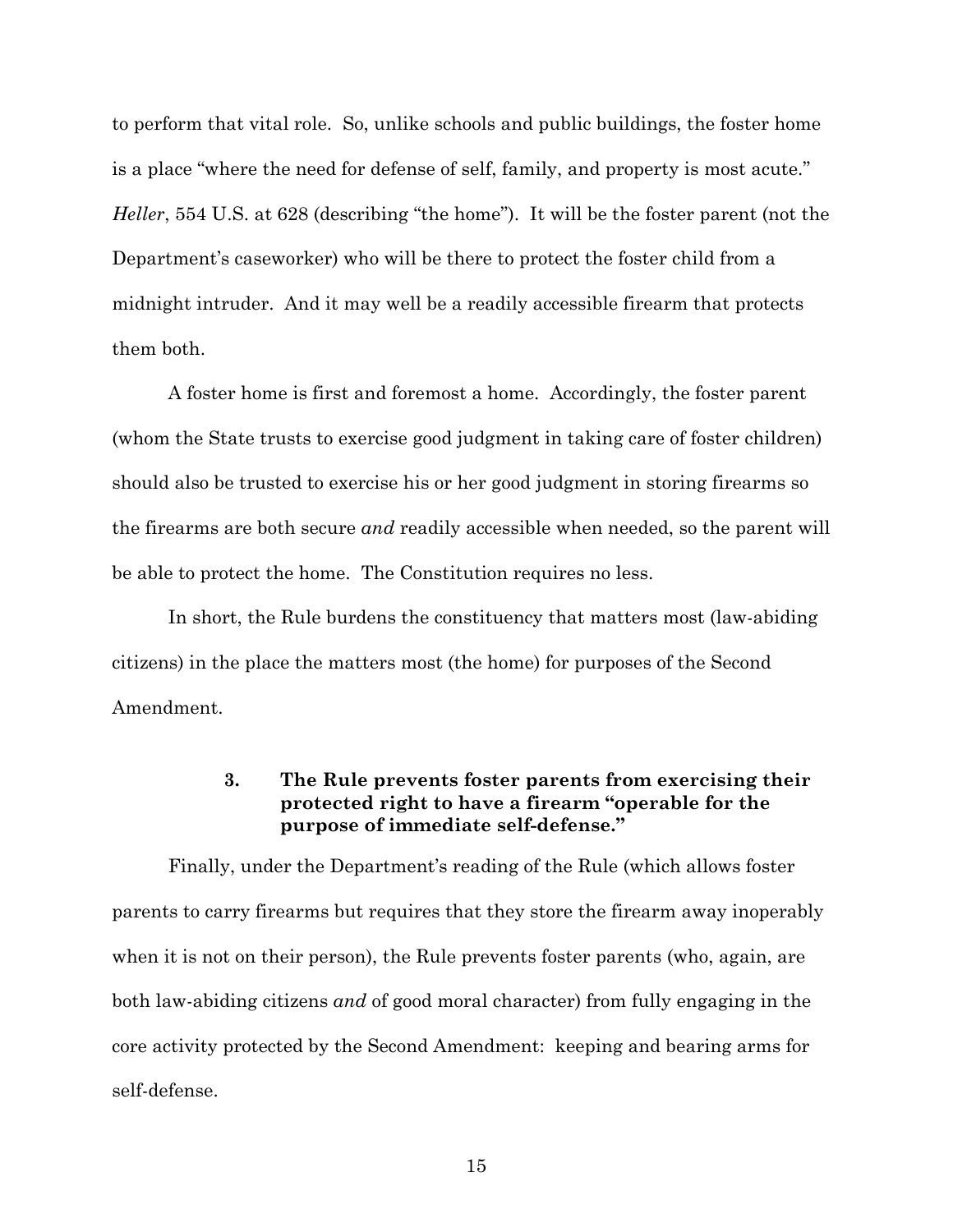The Second Amendment protects the right of the people to "keep and bear Arms," U.S. Const. amend. II, for self-defense, *Heller*, 554 U.S. at 630. Michigan's Constitution provides the same protection. Mich. Const. art. I, § 6 ("Every person has a right to keep and bear arms for the defense of himself and the state."); s*ee also People v. Deroche*, 829 N.W.2d 891, 894 (Mich. App. 2013) (analyzing a challenge under Michigan's Second Amendment analogue "within the parameters" of *Heller* and holding that the right guaranteed "the individual right to possess and carry weapons in case of confrontation" (quoting *Heller*, 554 U.S. at 592)). But the Department's reading of the Rule severely limits foster parents' right to selfdefense. It presents a Hobson's choice: foster parents may carry the firearm on your person morning, noon, and night *or* they may store it away inoperably while it is not on their person.

The first option is impractical. Surely a foster parent cannot be expected to carry his firearm while holding a toddler, while taking a shower, or while sleeping. Indeed, carrying a firearm on one's person in certain situations may be irresponsible, if not dangerous. As two Second Amendment scholars recently observed, "Such a requirement would cause residents to carry firearms far more frequently and in impractical situations when they otherwise would not carry a firearm, perhaps resulting in *more* firearm accidents." Kopel & Greenlee, *The Federal Circuits' Second Amendment Doctrines*, 61 St. Louis U.L.J. at 299 (emphasis added).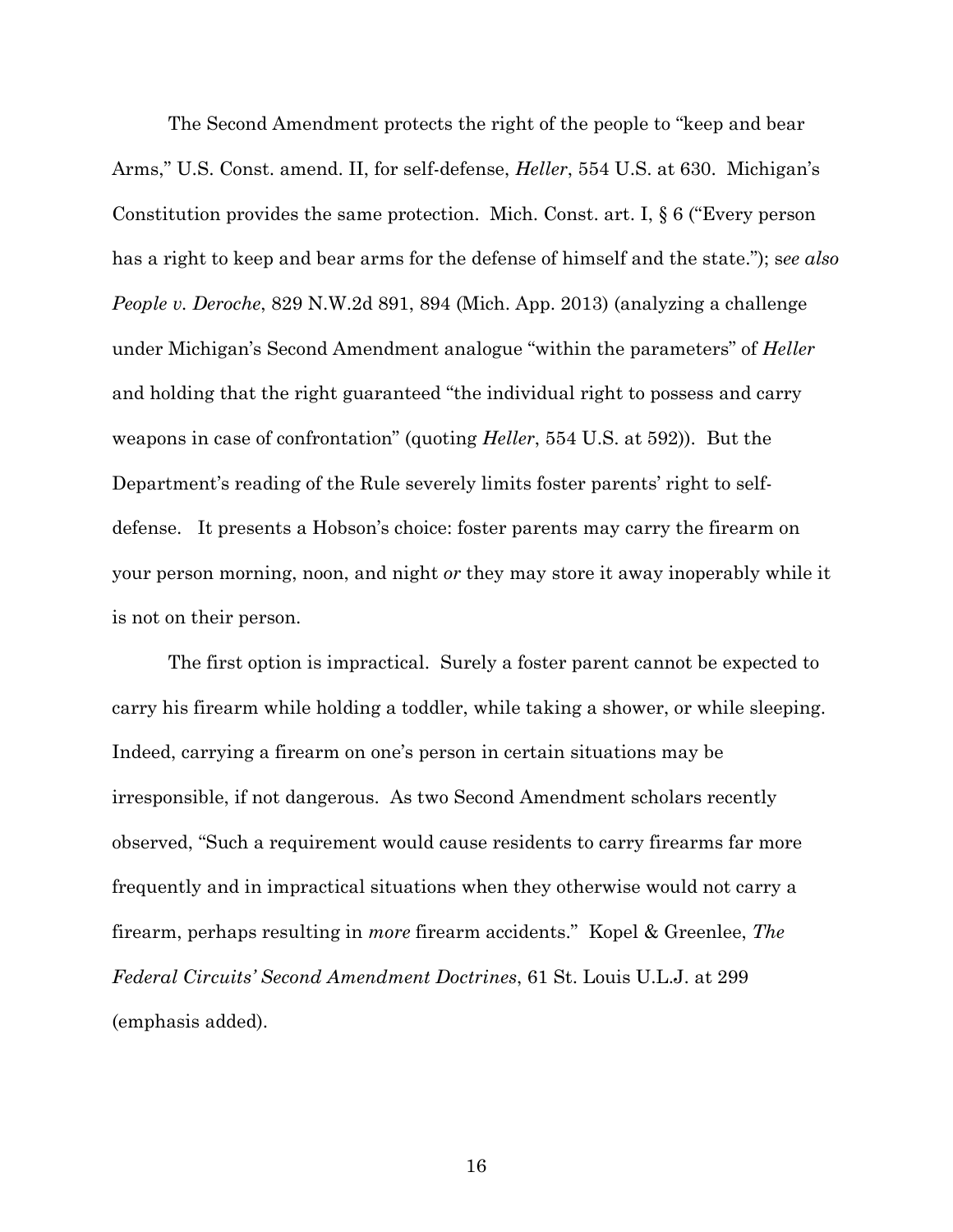That leaves the second option: storing the firearm inoperably whenever it is not on your person. Indeed, it appears this is what the Department has in mind when it says, "[T]he rule merely requires that, when not in use, firearms must be safely stored." (R. 9, ID 198.) But the Second Amendment's core right to keep and bear arms for self-defense necessarily carries with it the predicate right to keep those arms in a way that they can be used to further their constitutional purpose: to be available and capable of being used for immediate self-defense. *See Luis v. United States*, 136 S. Ct. 1083, 1097 (2016) (Thomas, J., concurring) ("Constitutional rights . . . implicitly protect those closely related acts necessary to their exercise."). Just as "[t]he right to keep and bear arms . . . implies a corresponding right to obtain the bullets necessary to use them," *id*. (quotation marks omitted), so too does it imply the right to "keep" them in a way that they can be used for self-defense.

As a practical matter, when a firearm is kept in a home for self-defense, it is always "in use." Criminals never take a day off, and they never call ahead. To serve its self-defense purpose, a gun must be readily accessible *whenever* its owner believes he might possibly need it. Indeed, there are many circumstances in which an owner may conclude it is not safe to have his gun on his person, but still feel the necessity to have it available for immediate self-defense. Sleeping is just one example.

Anyone with a basic understanding of firearms knows that an inaccessible, inoperable firearm is no firearm at all. And that is exactly why *Heller* declared that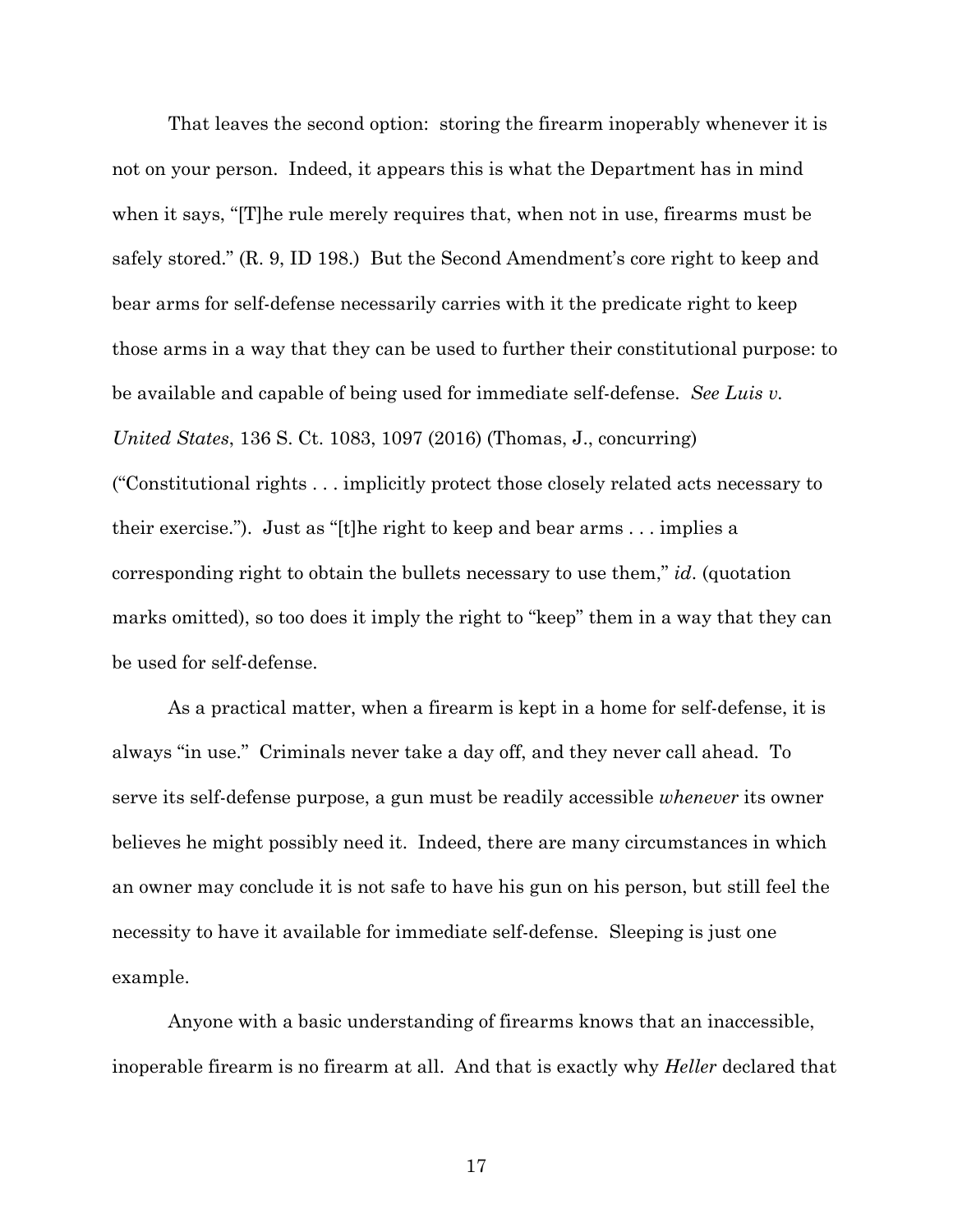the Second Amendment protects the right, not to a theoretically operable firearm, but to an "operable [firearm] for the purpose of immediate self-defense." 554 U.S. at 635; *see also id.* at 629 (observing that citizens prefer handguns for home defense because they can be kept "a location that is readily accessible in an emergency"); *People v. Wilder*, 861 N.W.2d 645, 649 (Mich. App. 2014) (holding that Michigan's analogue "guarantee[s] an individual "a right to keep and bear arms for selfdefense").

Here, because even under the Departments reading of the Rule it *requires* foster parents to *always* keep their firearms stored away *inoperably* while not on their person, the Rule necessarily prohibits them from keeping arms "for the purpose of immediate self-defense." *Heller,* 554 U.S. at 635. And that requirement essentially leaves foster parents—law-abiding citizens whom the State especially entrusts with the care of vulnerable children—with nothing more than the illusion of protection that the Second Amendment and an immediately accessible firearm provides.

\* \* \*

In sum, the Rule burdens the three major components of the core Second Amendment right as it was historically understood. It prevents (1) law-abiding, responsible citizens (2) in their home (3) from keeping and bearing arms for the purpose of self-defense.

Having established that the Rule restricts core Second Amendment-protected interests, the next step is to decide between the three modes of analysis commonly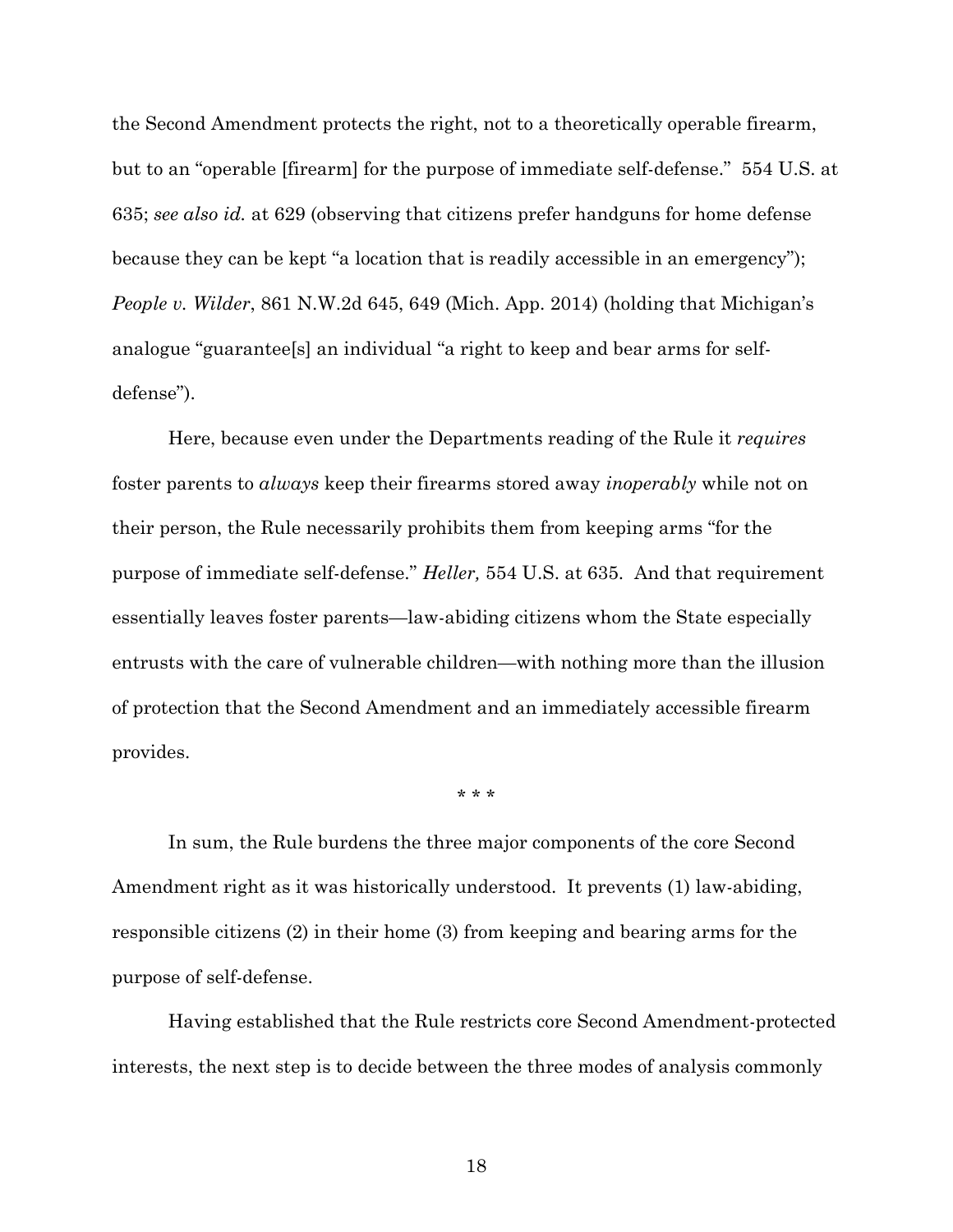applied by lower courts. The first approach limits itself to examining the scope of the Second Amendment right based on text, history, and tradition. Under the second and third approaches, this court first must assess how much the challenged law burdens the Second Amendment and, depending on the severity of the burden, apply either strict scrutiny (for substantial burdens) or intermediate scrutiny (for not-so-substantial burdens). Again, no matter how this Court analyzes the Rule, it is unconstitutional.

### **C. Under the history-focused approach, the Department's Rule infringes core conduct protected by the Second Amendment and is therefore per se unconstitutional.**

The task for a court following the first approach is a simple one: if the conduct burdened by the law falls within the scope of the Second Amendment, as historically understood, the law is unconstitutional, regardless of how strong the government's interest is or how finely tailored its restriction. *See generally*, *Heller II*, 670 F.3d at 1269–96 (Kavanaugh, J., dissenting).

This approach finds full support from *Heller*, which placed primary emphasis on the text, history, and tradition to the specific exclusion of ad-hoc balancing inquiries. *See Tyler*, 837 F.3d at 702–03 (Batchelder, J.) ("The Supreme Court has at every turn rejected the use of interest balancing in adjudicating Second Amendment cases."). In *Heller*, the Court exhaustively surveyed the text, historical justifications, and post-enactment tradition of the Second Amendment to ascertain the scope of its protection. 554 U.S. at 579–619. Whatever results this inquiry yielded, the Court made clear, was the end of the constitutional inquiry: "The very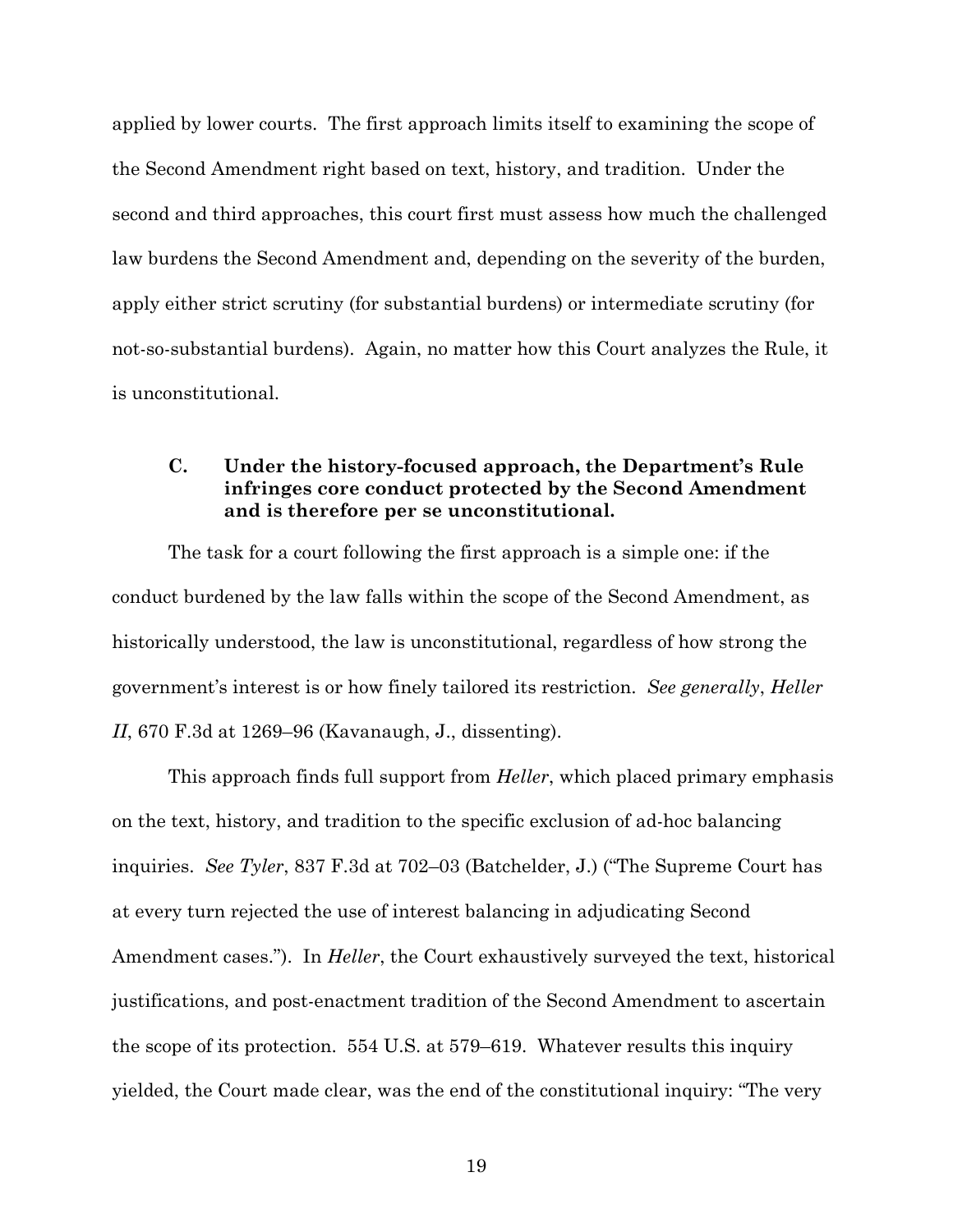enumeration of the right takes out of the hands of government—even the Third Branch of Government—the power to decide on a case-by-case basis whether the right is *really worth* insisting upon." *Id*. at 634. In response to the dissent's proposed intermediate scrutiny-based approach, the Court added, "We know of no other enumerated constitutional right whose core protection has been subjected to a freestanding 'interest-balancing' approach." *Id*.

This approach also has the added virtue of simplicity. As Judge Batchelder explained, "A law either infringes a constitutional right, or not; there is no room for the judiciary to invent tolerable degrees of encroachment." *Tyler*, 837 F.3d at 707 (Batchelder, J.) (quoting *Whole Woman's Health v. Hellerstedt*, 136 S. Ct. 2292, 2329–30 (2016) (Thomas, J., dissenting)).

Under this straightforward approach, the Rule's fate is clear. Because it burdens all three components of the core protection of the Second Amendment—law abiding citizens, in their home, keeping firearms for immediate self-defense—the Rule infringes the right to keep and bear arms as it was historically understood. In this situation, there is no need for additional judicial inquiry into "whether the right is *really worth* insisting upon." *Heller*, 554 U.S. at 634. The Second Amendment provides that answer: "[it] shall not be infringed." U.S. Const. amend. II.

### **D. Under the interest-balancing approach of strict scrutiny, the Rule also fails.**

The outcome is the same if the Court engages in an interest-balancing approach and applies strict scrutiny: the Rule is unconstitutional.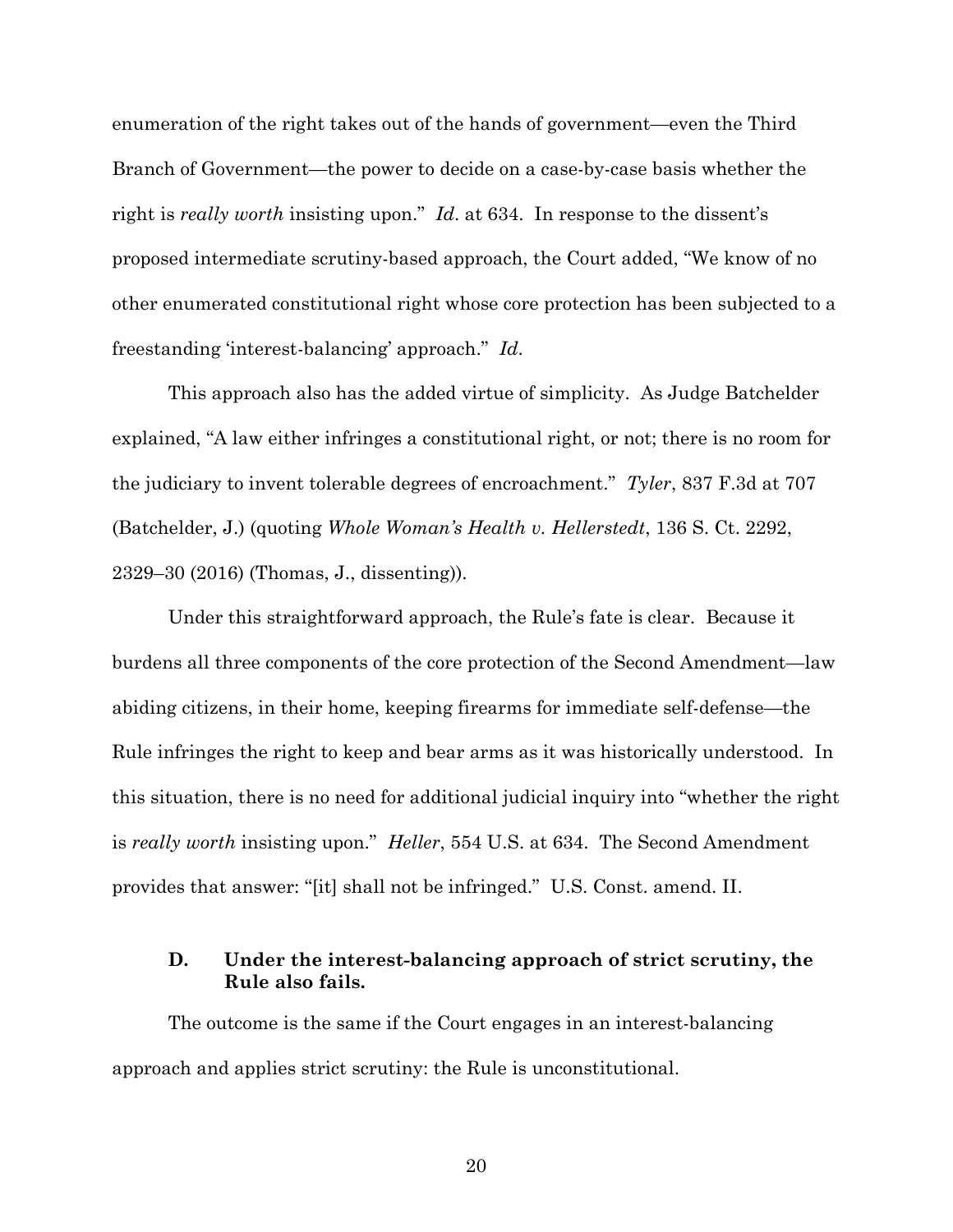In deciding whether to apply strict or intermediate scrutiny, courts engaging in interest balancing look to "(1) 'how close the law comes to the core of the Second Amendment right,' and (2) 'the severity of the law's burden on the right.'" Tyler, 837 F.3d at 690 (Gibbons, J.) (quoting *Chovan*, 735 F.3d at 1138). The Rule here strikes at the heart of the Second Amendment, impacting the constituency that matters most (law-abiding citizens), the place that matters most (the home), and the conduct that matters most (keeping and bearing arms for self-defense). In addition, it significantly burdens that right, leaving foster parents with nothing more than the theoretical right to keep and bear arms. Under an interest-balancing approach, some courts would apply strict scrutiny. *See Nat'l Rifle Ass'n of Am., Inc. v. Bureau of Alcohol, Tobacco, Firearms, & Explosives*, 700 F.3d 185, 205 (5th Cir. 2012) ("A law that burdens the core of the Second Amendment guarantee—for example, 'the right of law-abiding, responsible citizens to use arms in defense of hearth and home,' *Heller,* 554 U.S. at 635—would trigger strict scrutiny.").

Notably, the Department does not argue that the Rule survives strict scrutiny, which is fatal to its motion under a strict-scrutiny analysis. *See Fisher v. Univ. of Texas at Austin*, 133 S. Ct. 2411, 2419 (2013) ("[I]t is the government that bears the burden" of proof under strict scrutiny.). In any event, the Rule does not even survive intermediate-scrutiny analysis, the standard the Department asks this Court to apply.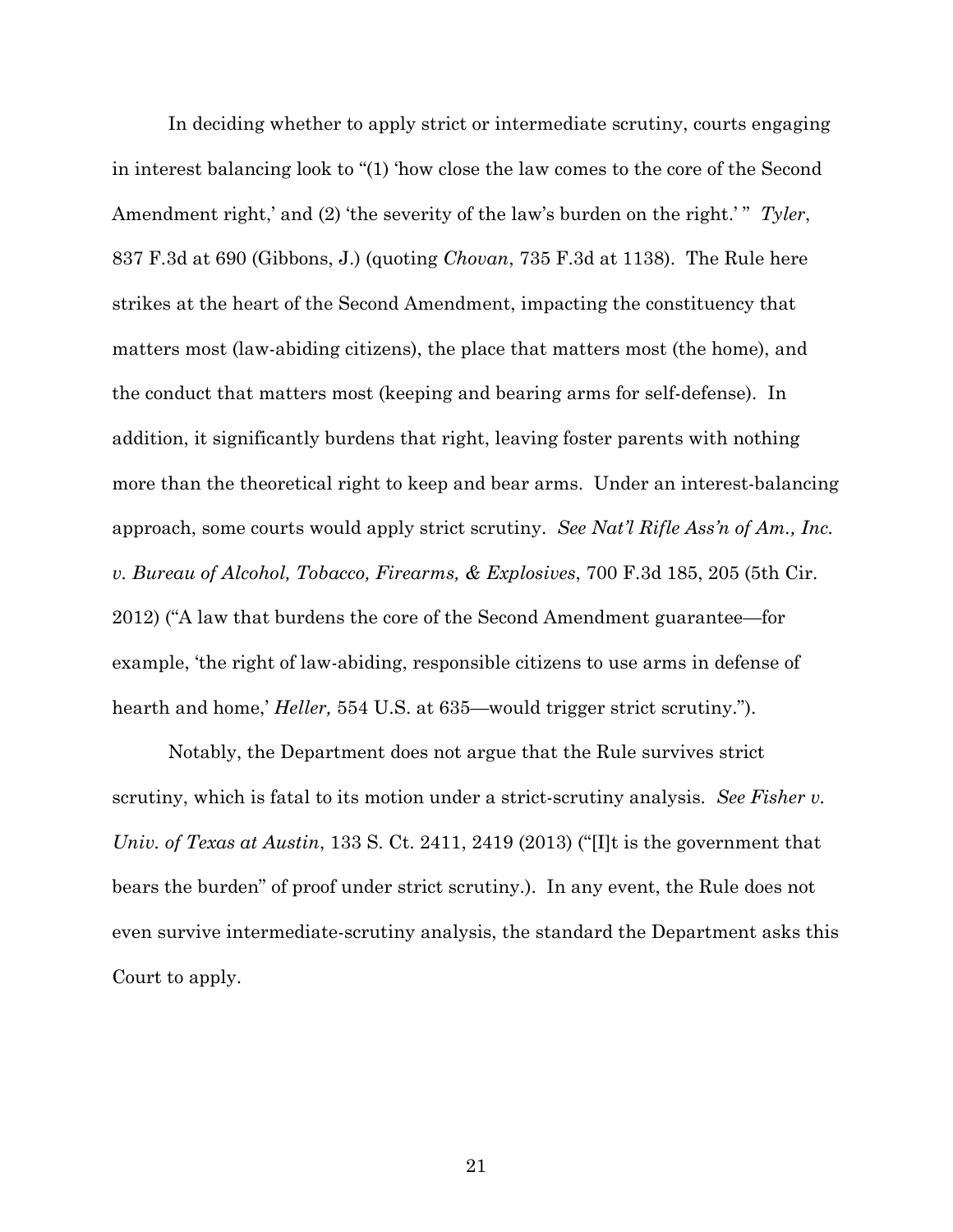#### **E. The Department's Rule fails even under intermediate scrutiny.**

Even assuming intermediate scrutiny applied, the Department has failed to establish as a matter of law that the Rule's substantial burden on the exercise of core Second Amendment rights is sufficiently tailored to achieve its stated purpose.

Under intermediate scrutiny, the Department bears the burden of establishing (1) that its stated objective is "significant, substantial, or important" and (2) that the challenged regulation is sufficiently tailored to the asserted objective. *Tyler*, 837 F.3d at 693 (plurality).

### **1. The Department's undisputed interest in protecting foster children cannot override the constitutional judgment, embodied in the Second Amendment, that responsible citizens can be trusted with firearms.**

The Department contends that it has an important interest in protecting the health and safety of foster children (R. 9, ID 207), and the Attorney General agrees. Nevertheless, the Rule produces constitutionally unacceptable consequences, both in the present case and in the future. Just as state and local legislators who believe the children in their communities should be healthy and safe cannot enact unconstitutional storage requirements for all gun owners with children, neither can the Department.

Safety and security are important state interests, but the Department's judgment about what promotes safety and security cannot override the judgment that we the people enacted as the law of the land in the Second Amendment—the judgment that safety and security are promoted, not harmed, by preserving the right of law-abiding citizens to bear arms for the defense of their own homes.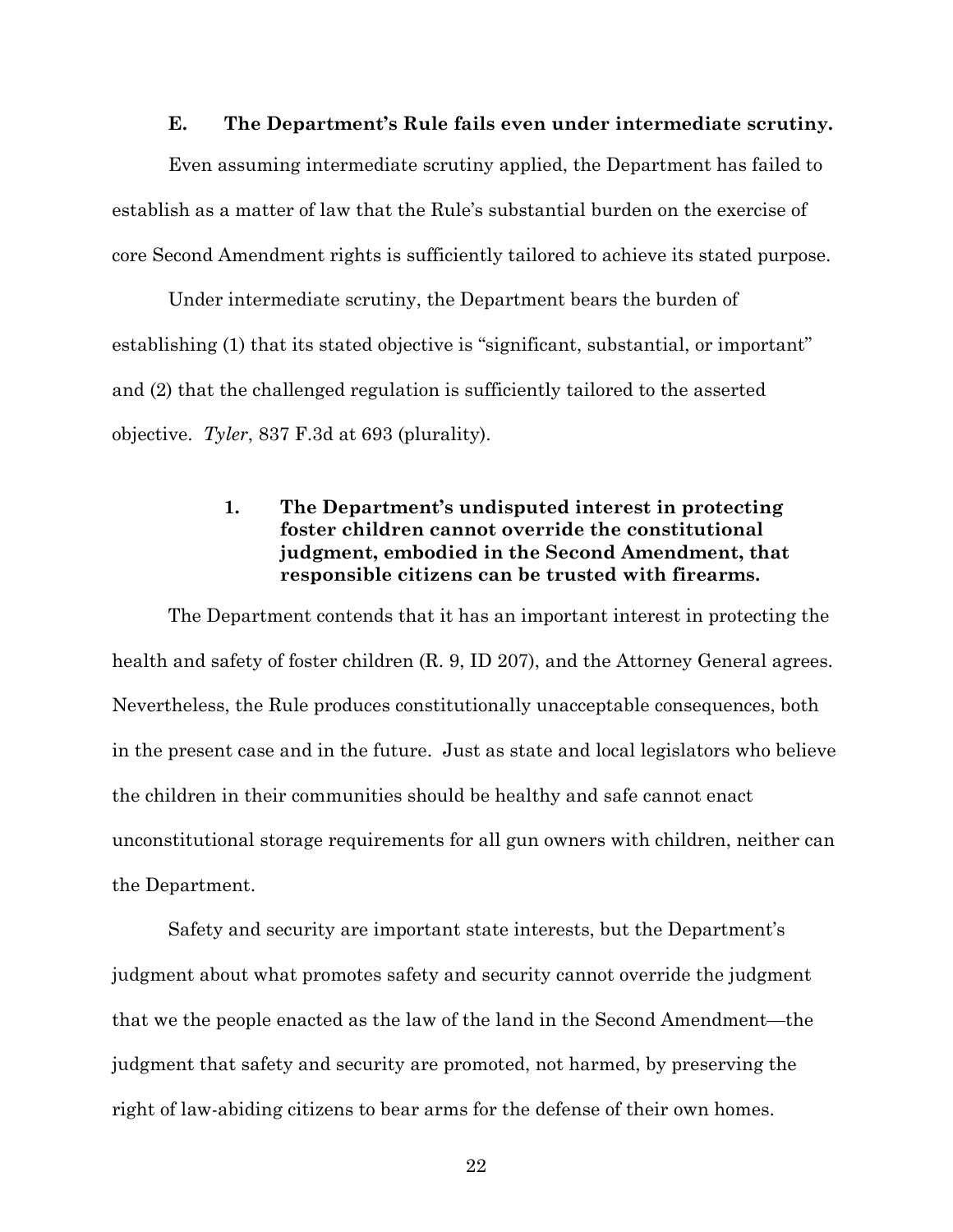*Heller*, 554 U.S. at 636 ("[T]he enshrinement of constitutional rights necessarily takes certain policy choices off the table.").

#### **2. The Department's Rule is not sufficiently tailored to its stated objective of protecting foster children from firearm fatalities.**

To survive intermediate scrutiny, the Department must also demonstrate that the Rule is sufficiently tailored to its stated interested in protecting the health and safety of foster children. The means adopted need not be "the least restrictive" possible, but they must be "narrowly tailored to achieve the desired objective." *McCutcheon v. Fed. Election Comm'n*, 134 S. Ct. 1434, 1457 (2014) (quoting *Bd. of Trs. of State Univ. of N.Y. v. Fox,* 492 U.S. 469, 480 (1989) (applying intermediate scrutiny)). In other words, the Department must show that the burden imposed by the Rule is "in proportion to the interest served." *Id*. at 1456–57 (quoting *Fox,* 492 U.S. at 480). In so doing, the Department cannot rely on anything less than "*reasonable* inferences based on *substantial* evidence." *New York State Rifle & Pistol Ass'n, Inc v. Cuomo*, 804 F.3d 242, 264 (2d Cir. 2015) (quoting *Turner Broad. Sys., Inc. v. F.C.C.*, 520 U.S. 180, 195 (1997)). And it cannot "get away with shoddy data or reasoning." *City of Los Angeles v. Alameda Books, Inc.*, 535 U.S. 425, 438 (2002)).

The Department argues that its Rule is a reasonable fit because it is limited to foster parents. (R. 9, ID 207.) This argument is off-target for two reasons. For one, this kind of divide-and-conquer approach would justify just about any lessthan-universal restriction on fundamental liberties. The D.C. handgun ban at issue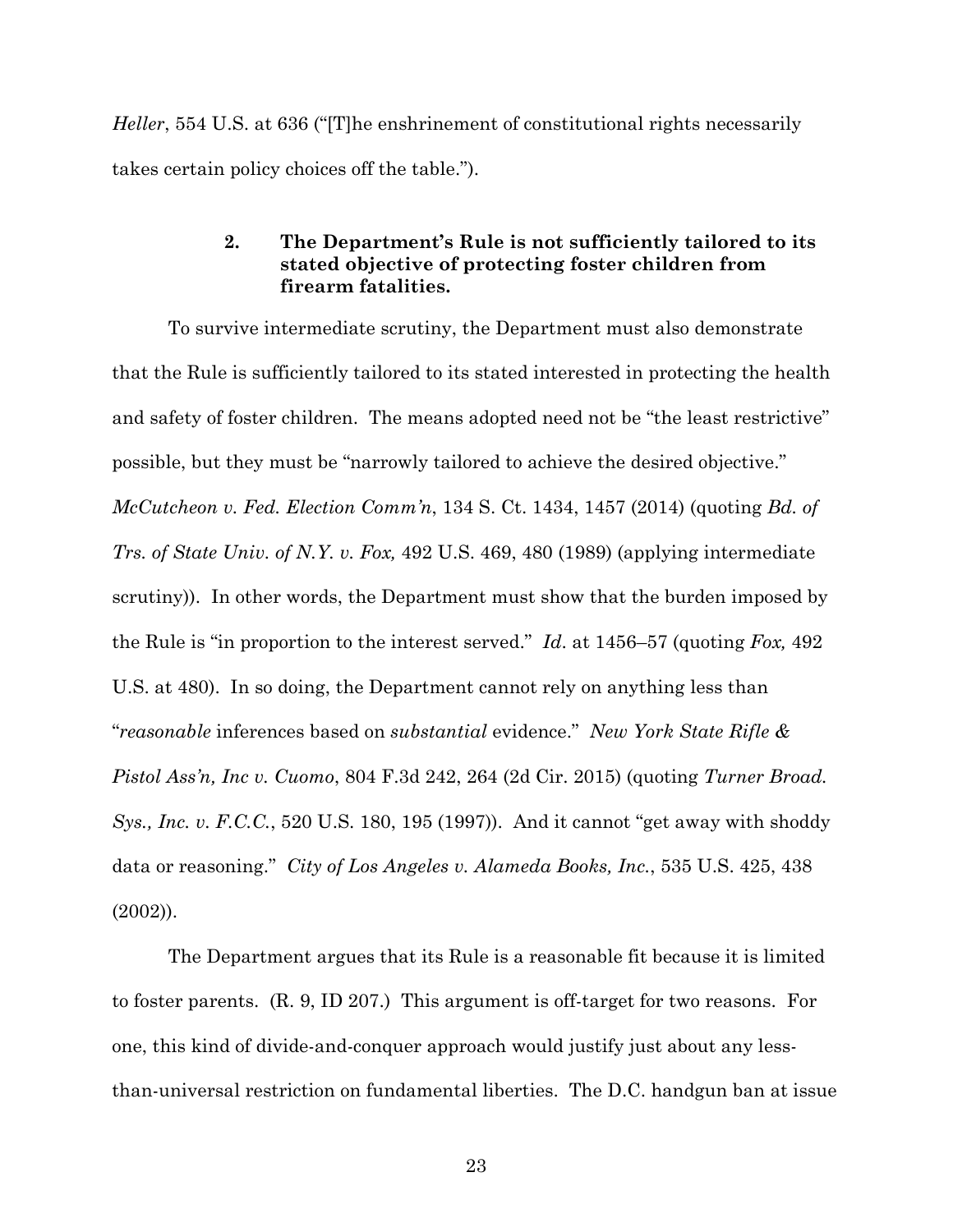in *Heller* was not constitutionally sound simply because it was limited to the city limits. To the contrary, for those within its geographic scope it was a severe infringement on their Second Amendment rights. *Heller*, 554 U.S. at 630.

So too here. For the foster parents affected by the Rule, the burden is significant, amounting to a blanket prohibition on keeping a firearm readily accessible for immediate self-defense. Worse, the Rule applies at the time when, in the exercise of the judgment the State entrusts them with, foster parents may need the firearm the most: when there are vulnerable children living in their home who are in need of their protection.

Second, studying the Rule from the Department's perspective, it applies indiscriminately to *all* licensed foster parents. In that sense, the Rule is the broadest restriction the Department could possibly have adopted. It did not, for instance, tailor the Rule to only those foster parents the Department decides needs additional oversight when it comes to firearm safety. (Of course, if the Department were to think that particular foster parents were not responsible enough to keep firearms safely in their home, then one might wonder why the Department would continue to think those individuals would be responsible enough to care for foster children in the first place.) To be clear, the Department need not adopt the *least* restrictive means, but it must still make a modicum of effort to tailor its policy to the specific evil being remedied.

And it is possible to develop a closer fit: at least four other states allow gun owners either to keep firearms readily accessible or to keep them where a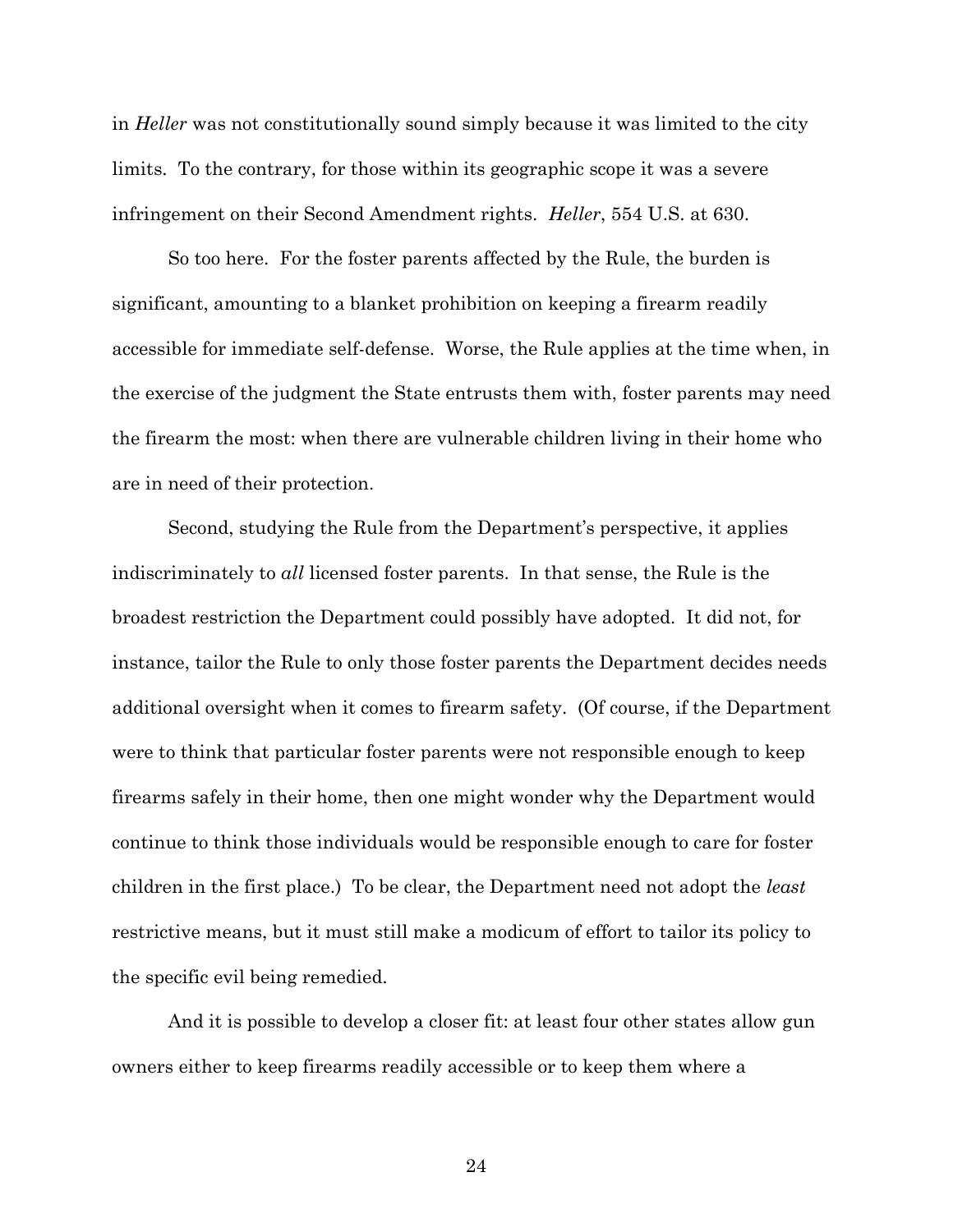reasonable person would believe a minor could not access them. *See* Fla. Stat. Ann. § 790.174; Haw. Rev. Stat. Ann. § 134-10.5; 11 R.I. Gen. Laws Ann. § 11-47-60.1; Tex. Penal Code Ann. § 46.13. Notably, none of these states impose stricter burdens on foster parents. *See* Fla. Admin. Code Ann. R. 65C-13.030(3)(j)(6); Haw. Code R. 17-891.1-32(6); R.I. Code R. 14-3-174:1-1.7; 40 Tex. Admin. Code § 749.2961. In contrast to these laws that thoughtfully balance safety with a necessary respect for the fundamental right to keep and bear arms, the Department's Rule requires a foster parent to store his firearm inoperably any time it is not on his person. Thus, unlike the Rule, these laws do not force a gun owner to keep his guns in a way that prevents him from using them for immediate self-defense.

It is worth noting in closing that the Rule's ill-tailored restrictions are in pursuit of a safety concern that the Department has yet to empirically substantiate in this case. *See Florida Bar v. Went For It, Inc.*, 515 U.S. 618, 626 (1995) (to survive intermediate scrutiny, the government must establish that "the harms it recites are real and that its restriction will in fact alleviate them to a material degree"). The Department's Amicus tries to fill this empirical void by citing studies and surveys that purport to show that between 7.7% and 28% of foster children are abused while in state custody. (*See* R. 10-1, ID 423.) Neither survey attempted to make any connection to injuries inflicted by negligently stored firearms. Instead, both documented "a pattern of physical, sexual and emotional abuses." Lifting the Veil – A Critical Look At The Foster Care System: How Widespread a Problem?, http://www.liftingtheveil.org/foster04.htm (last accessed Nov. 15, 2017); Michael B.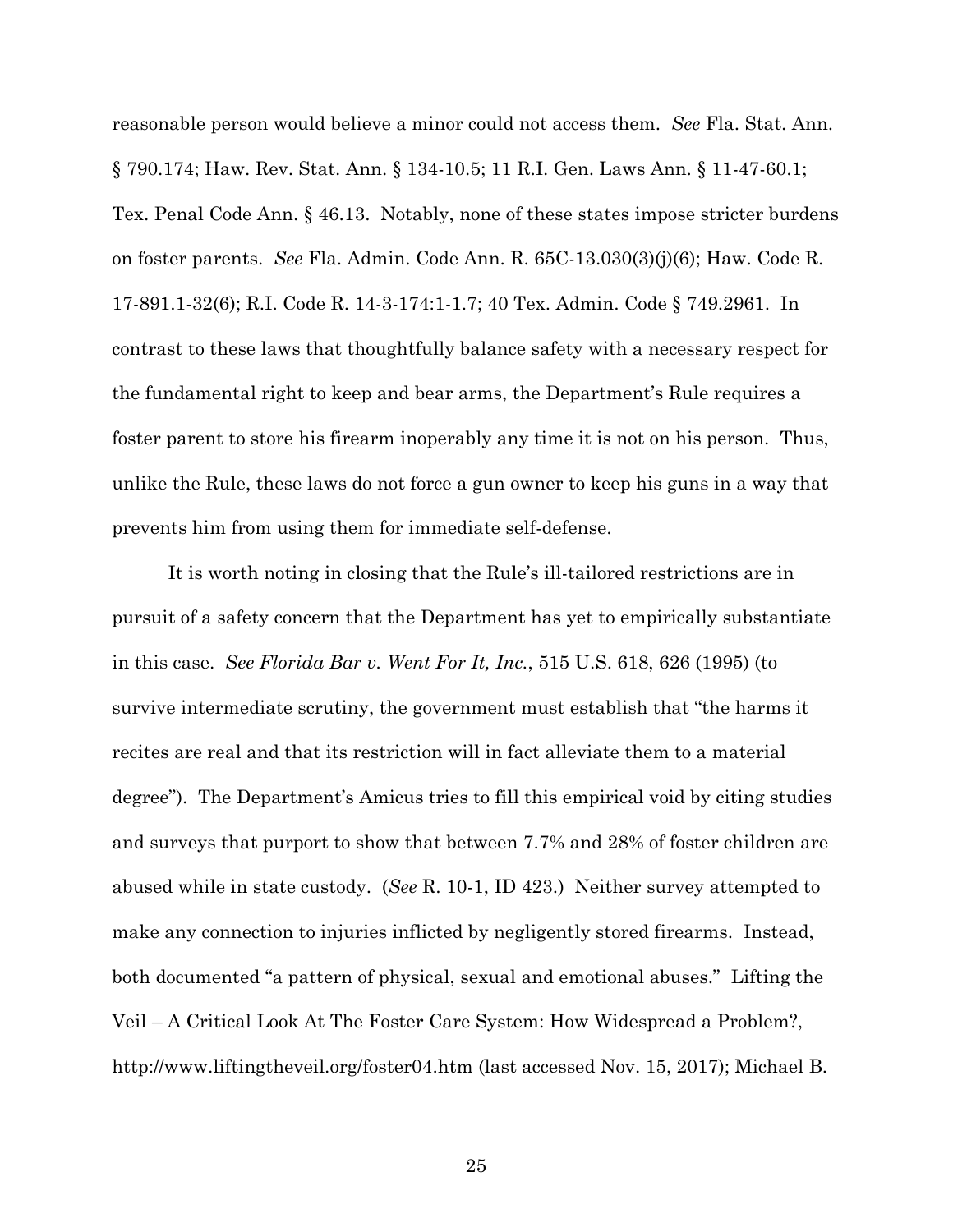Mushlin, *Unsafe Havens: The Case for Constitutional Protection of Foster Children from Abuse and Neglect*, 23 Harv. C.R.-C.L. L. Rev. 199, 205 (1988) (documenting the same). Thus, Amicus's attempt to shore up the Department's defense of the Rule fails to make any connection between the abuse foster children suffer and the risk posed by firearms in the home.

In truth, whether "safe" storage laws like the one at issue here reduce gun deaths is up for debate. According to two scholars who have studied the issue, "Safe-storage laws have no impact on accidental gun deaths or total suicide rates." John R. Lott, Jr. & John E. Whitley, *Self-Storage Gun Laws: Accidental Deaths, Suicides, and Crime*, 44 J.L. & Econ. 659, 685 (2001). "The impact of safe-storage laws," Lott and Whitley explained, "is consistent with existing research indicating that the guns that are most likely to be used in an accidental shooting are owned by the least law-abiding citizens and thus are least likely to be locked up after the passage of the law." *Id.* at 686. These scholars add that safe-storage laws have the perverse effect of raising crime rates because households with low accidental death risks are now the ones most likely to obey the law. *Id.*; *see also id.* ("The only consistent impact of safe-storage laws is to raise rape, robbery, and burglary rates, and the effects are very large."); David B. Kopel et al., *Smart Guns/Foolish Legislators*, Finding the Right Public Safety Laws, and Avoiding the Wrong Ones, 34 Conn. L. Rev. 157, 172 (2001)("[S]o far as we know, no one has pointed to flaws in [Lott and Whitley's] study.").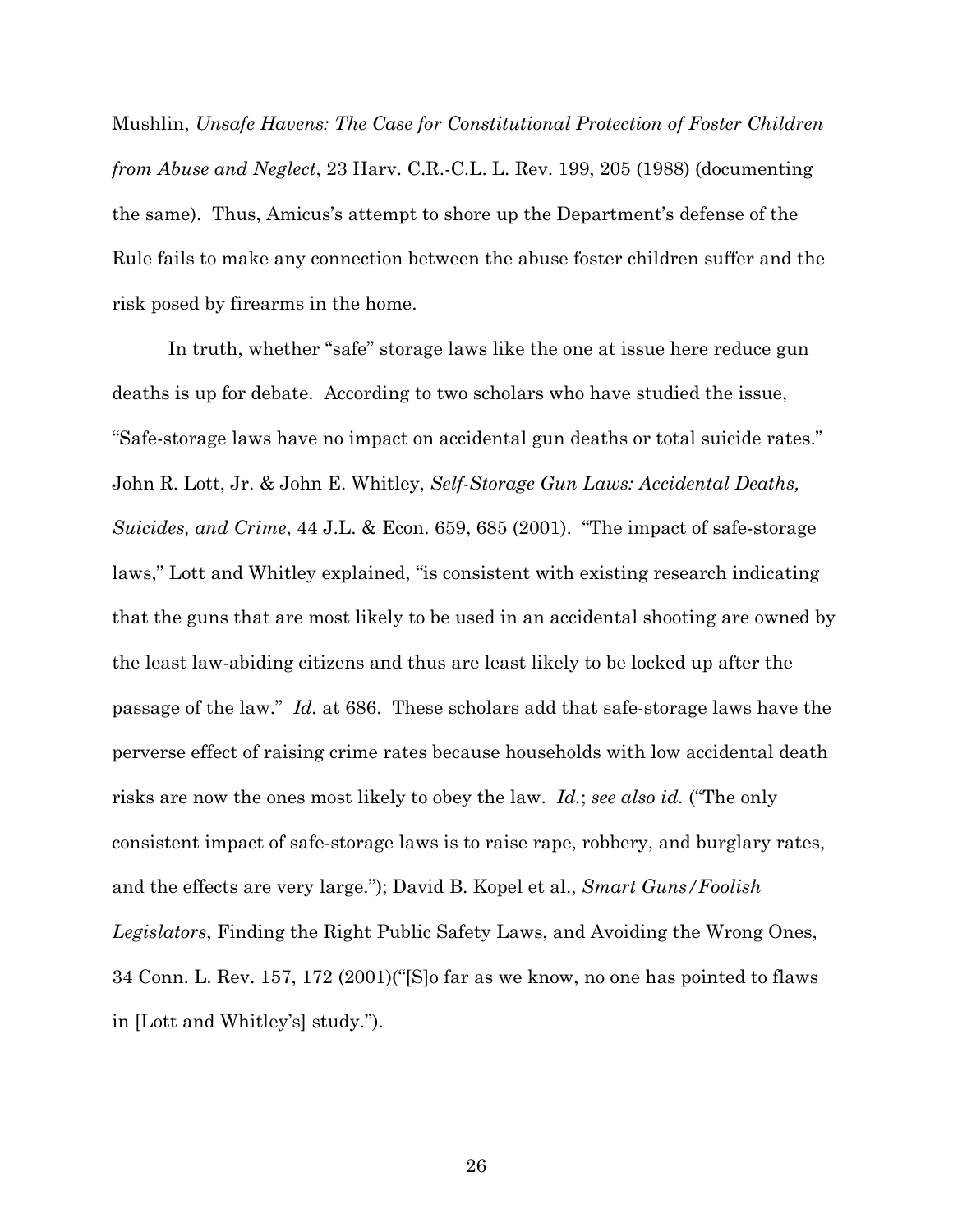Lott and Whitley's finding that those who are most likely to obey safe-storage laws are the least likely to need them is especially pertinent here. The very fact that a person is eligible to be a foster parent means the Department has determined they have the requisite moral fitness and good judgment to fulfill one of the Department's most important obligations: carrying for foster children. It is illogical (and in Lott and Whitley's view, counterproductive), to then dictate how foster parents should exercise their Second Amendment right on the assumption that they cannot be trusted to exercise good judgment. Simply put, foster parents are not the demographic of individuals who are likely to negligently store their firearms. At the very least, it is incumbent on the Department to present "substantial evidence" that negligent storage of firearms by foster parents is an actual problem. *See NYSRPA*, 804 F.3d at 264.

Moreover, the Rule neglects the reality that responsible gun ownership deters criminals. *See* Lott & Whitley, *Self-Storage Gun Laws*, 44 J.L. & Econ. at 663 n.18. The Department's Rule subverts that deterrent effect by requiring foster parents to keep their firearms locked away inoperably whenever the firearm is not on their person. Foster parents and foster children—the very group the Rule purports to protect—are less safe as a result. *See id.* at 660 ("There is evidence that restrictions on people's ability to defend themselves encourages criminals to attack."). According to Lott and Whitley's findings, the Department's Rule is more likely to create the perverse result of increasing the crime rate at foster homes while doing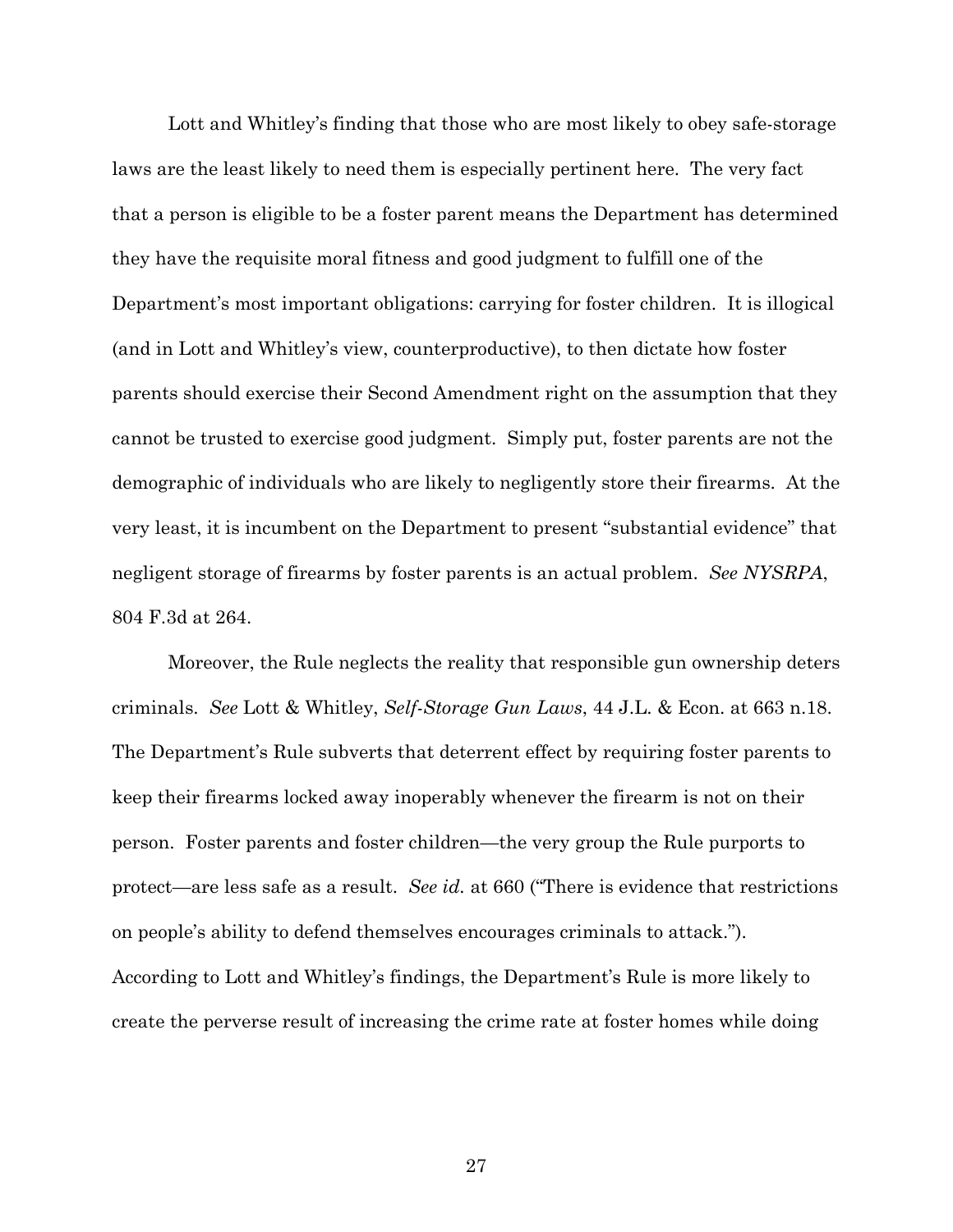little to reduce accidental discharge deaths by family members. That is hardly a reasonable fit.

In sum, in its defense of the Rule, the Department falls far short of what is required to "affirmatively establish the reasonable fit [the Supreme Court] require[s]." *Fox*, 492 U.S. at 480. Absent sufficient empirical evidence that restrictive storage laws will advance its interest in foster child safety, the Rule cannot survive even intermediate scrutiny, especially considering the evidence suggesting that the Rule makes foster parents and foster children *less* safe. As the laws of four other states demonstrate, the Rule could have adopted more measured approaches to this issue, thus avoiding the disproportionate burden it places on protected Second Amendment rights. The Rule therefore fails under intermediate scrutiny.

#### **CONCLUSION AND RELIEF REQUESTED**

The Department made what it believed was a reasonable policy choice about how best to keep and bear firearms. But the Second Amendment takes that policy choice out of the hands of government officials and instead entrusts it to "the people." *Heller*, 554 U.S. at 634. The people to whom State entrusts the care of its most vulnerable children deserve no less constitutional protection than the average, law-abiding citizen.

Respectfully submitted,

Bill Schuette Attorney General